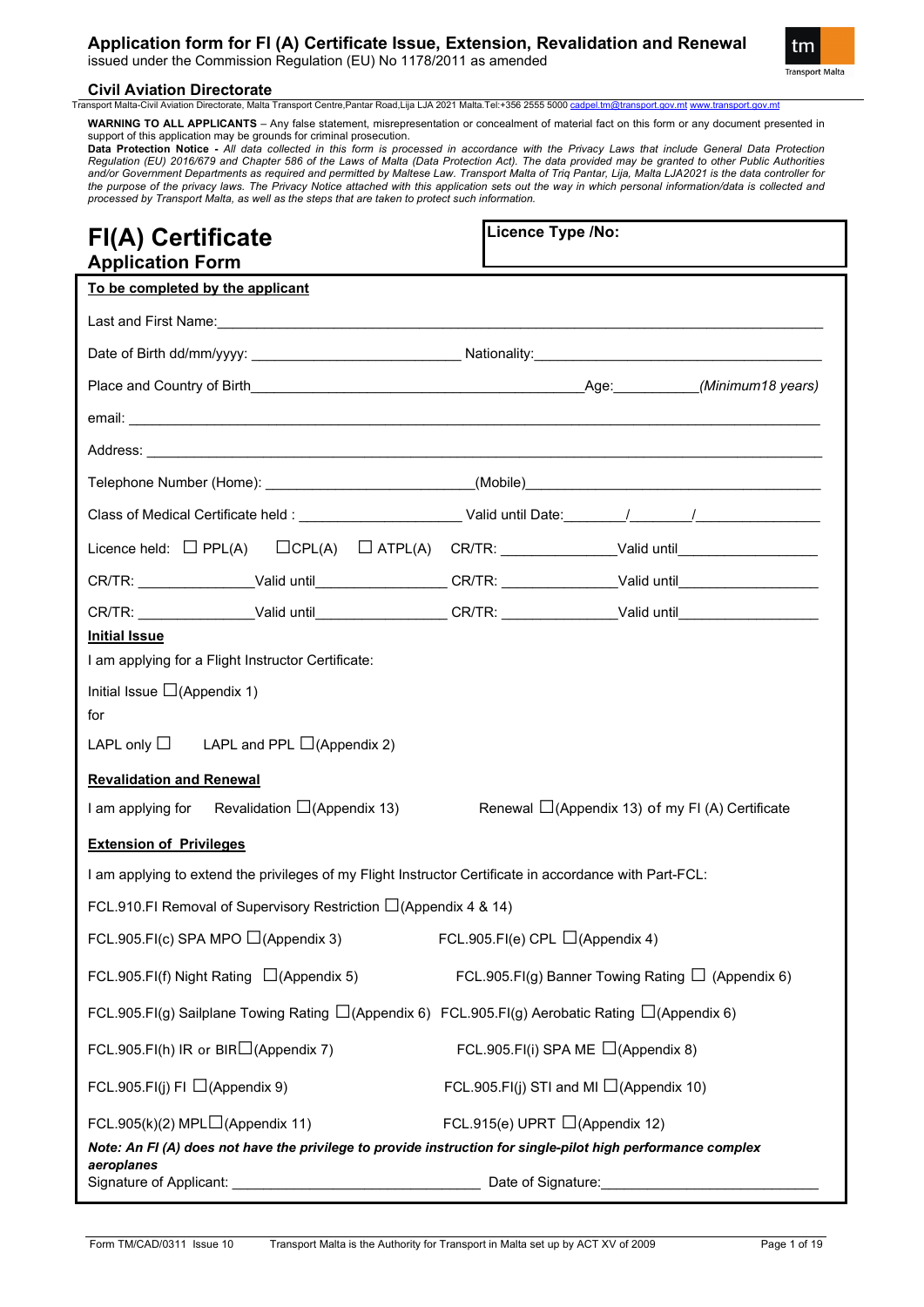issued under the Commission Regulation (EU) No 1178/2011 as amended



| <b>Civil Aviation Directorate</b><br>Transport Malta-Civil Aviation Directorate, Malta Transport Centre, Pantar Road, Lija LJA 2021 Malta. Tel: +356 2555 5000 cadpel.tm@transport.gov.mt www.transport.gov.mt                                                                                                                                             |                                       |
|------------------------------------------------------------------------------------------------------------------------------------------------------------------------------------------------------------------------------------------------------------------------------------------------------------------------------------------------------------|---------------------------------------|
| <b>Appendix 1</b>                                                                                                                                                                                                                                                                                                                                          | Applicant's Full Name and Licence No: |
| Initial Issue for the FI                                                                                                                                                                                                                                                                                                                                   |                                       |
| To be completed by the applicant - FI initial issue                                                                                                                                                                                                                                                                                                        |                                       |
|                                                                                                                                                                                                                                                                                                                                                            |                                       |
| of which instrument ground time in an FSTD hours : __________________ Maximum 5 hours                                                                                                                                                                                                                                                                      |                                       |
|                                                                                                                                                                                                                                                                                                                                                            |                                       |
|                                                                                                                                                                                                                                                                                                                                                            |                                       |
|                                                                                                                                                                                                                                                                                                                                                            |                                       |
|                                                                                                                                                                                                                                                                                                                                                            |                                       |
| of which within the last 6 months prior pre entry flight test (PartFCL.930.FI (a) hours:                                                                                                                                                                                                                                                                   |                                       |
| Minimum 5 hours                                                                                                                                                                                                                                                                                                                                            |                                       |
|                                                                                                                                                                                                                                                                                                                                                            |                                       |
| To be completed by the ATO conducting the training- FI Pre-Entry Flight Test                                                                                                                                                                                                                                                                               |                                       |
|                                                                                                                                                                                                                                                                                                                                                            |                                       |
|                                                                                                                                                                                                                                                                                                                                                            |                                       |
| Name of FI qualified in accordance with FCL.905.FI(j) who conducted                                                                                                                                                                                                                                                                                        |                                       |
|                                                                                                                                                                                                                                                                                                                                                            |                                       |
| Licence Number: ______________________Competent Authority issuing Licence: _________________________                                                                                                                                                                                                                                                       |                                       |
|                                                                                                                                                                                                                                                                                                                                                            |                                       |
|                                                                                                                                                                                                                                                                                                                                                            |                                       |
|                                                                                                                                                                                                                                                                                                                                                            |                                       |
| To be completed by the ATO - FI Course                                                                                                                                                                                                                                                                                                                     |                                       |
| The ATO confirms that the candidate has been trained according to the approved syllabus for the FI(A) in accordance                                                                                                                                                                                                                                        |                                       |
| with Part-FCL, and assures the level of proficiency required.                                                                                                                                                                                                                                                                                              |                                       |
|                                                                                                                                                                                                                                                                                                                                                            |                                       |
|                                                                                                                                                                                                                                                                                                                                                            |                                       |
|                                                                                                                                                                                                                                                                                                                                                            |                                       |
|                                                                                                                                                                                                                                                                                                                                                            |                                       |
|                                                                                                                                                                                                                                                                                                                                                            |                                       |
|                                                                                                                                                                                                                                                                                                                                                            |                                       |
|                                                                                                                                                                                                                                                                                                                                                            | Minimum 25 hours                      |
| Theoretical Knowledge instruction including progress tests hours: _______________________________ Minimum 100 hours                                                                                                                                                                                                                                        |                                       |
| Flight instruction on aeroplanes hours: _____________________________ Minimum 30 hours, of which dual flight Instruction                                                                                                                                                                                                                                   |                                       |
| hours: <i>______________Minimum 25 hours</i> of which conducted in an FSS an FNPT I or II or an FTD2/3:                                                                                                                                                                                                                                                    |                                       |
| Credit (if applicable)<br>(i) If applicant holds further instructor certificates he/she may be credited for the teaching and learning part.<br>(ii) If applicant holding an FI (H) or (As) credit given towards the requirement of 100 hours Theoretical Knowledge instruction,<br>including progress tests with hours: ________________ Maximum 55 hours, | Maximum 5 hours                       |
|                                                                                                                                                                                                                                                                                                                                                            |                                       |
|                                                                                                                                                                                                                                                                                                                                                            |                                       |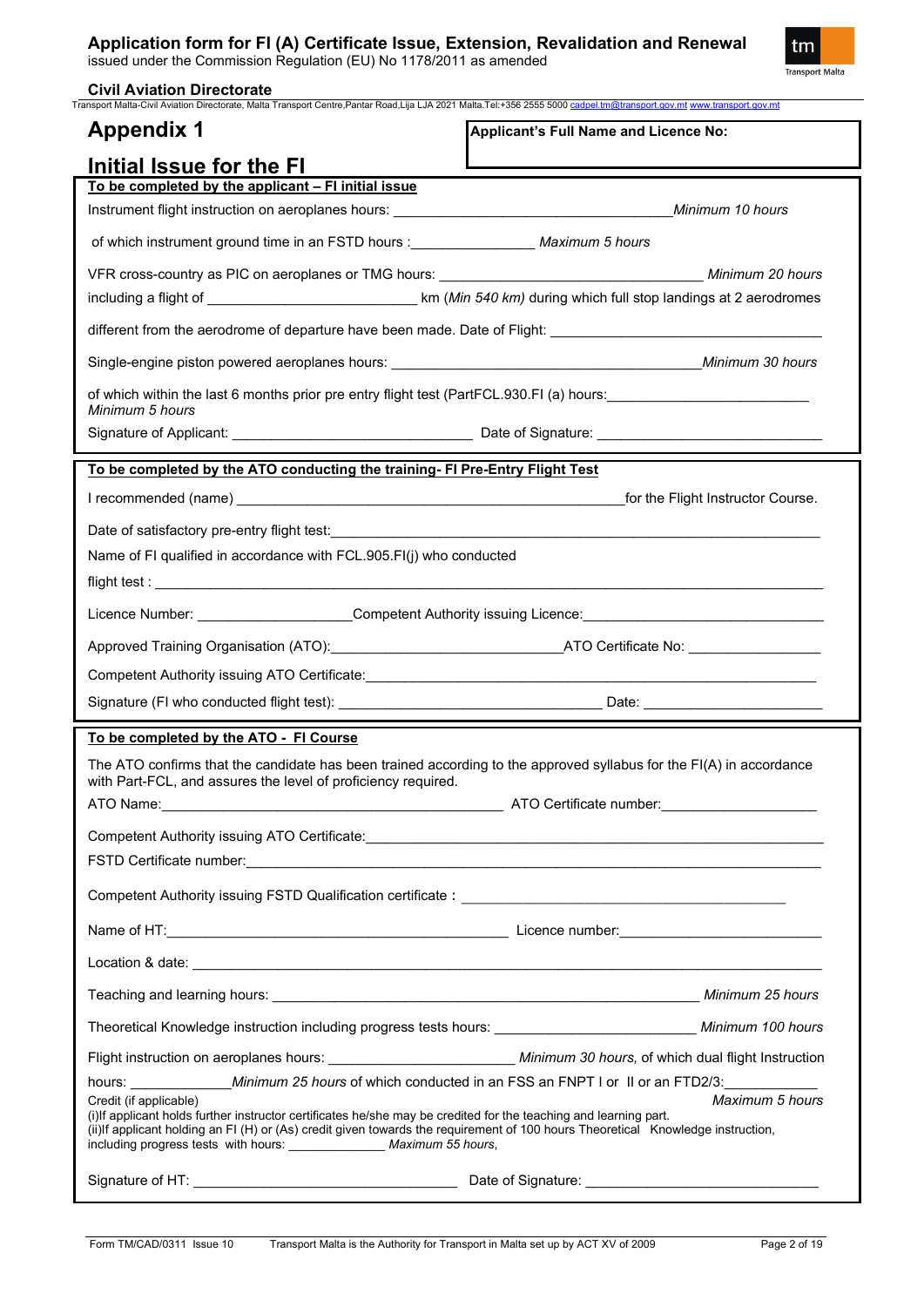

| Transport Malta-Civil Aviation Directorate, Malta Transport Centre, Pantar Road,Lija LJA 2021 Malta.Tel:+356 2555 5000 cadpel.tm@transport.gov.mt www.transport.gov.mt<br><b>Appendix 2</b><br>Flight Instruction for LAPL (A) PPL (A)<br>& Single-Pilot Single-engine class or type ratings except single pilot high performance complex aeroplanes<br>Applicant's Full Name and Licence No:<br>Application to conduct flight instruction for the issue, revalidation and renewal<br>$\Box$ LAPL(A)<br>Flight time on Aeroplanes or TMG hours: <b>Accept and Service Control of the Minimum 200 hours</b><br>Application to conduct flight instruction for the issue of<br>$\Box$ PPL(A)<br>Flight time on Aeroplanes or TMG hours: <b>with the control of the control of the control of the control of the control of the control of the control of the control of the control of the control of the control of the control</b> |  |
|-----------------------------------------------------------------------------------------------------------------------------------------------------------------------------------------------------------------------------------------------------------------------------------------------------------------------------------------------------------------------------------------------------------------------------------------------------------------------------------------------------------------------------------------------------------------------------------------------------------------------------------------------------------------------------------------------------------------------------------------------------------------------------------------------------------------------------------------------------------------------------------------------------------------------------------|--|
|                                                                                                                                                                                                                                                                                                                                                                                                                                                                                                                                                                                                                                                                                                                                                                                                                                                                                                                                   |  |
|                                                                                                                                                                                                                                                                                                                                                                                                                                                                                                                                                                                                                                                                                                                                                                                                                                                                                                                                   |  |
|                                                                                                                                                                                                                                                                                                                                                                                                                                                                                                                                                                                                                                                                                                                                                                                                                                                                                                                                   |  |
|                                                                                                                                                                                                                                                                                                                                                                                                                                                                                                                                                                                                                                                                                                                                                                                                                                                                                                                                   |  |
|                                                                                                                                                                                                                                                                                                                                                                                                                                                                                                                                                                                                                                                                                                                                                                                                                                                                                                                                   |  |
|                                                                                                                                                                                                                                                                                                                                                                                                                                                                                                                                                                                                                                                                                                                                                                                                                                                                                                                                   |  |
|                                                                                                                                                                                                                                                                                                                                                                                                                                                                                                                                                                                                                                                                                                                                                                                                                                                                                                                                   |  |
|                                                                                                                                                                                                                                                                                                                                                                                                                                                                                                                                                                                                                                                                                                                                                                                                                                                                                                                                   |  |
|                                                                                                                                                                                                                                                                                                                                                                                                                                                                                                                                                                                                                                                                                                                                                                                                                                                                                                                                   |  |
|                                                                                                                                                                                                                                                                                                                                                                                                                                                                                                                                                                                                                                                                                                                                                                                                                                                                                                                                   |  |
|                                                                                                                                                                                                                                                                                                                                                                                                                                                                                                                                                                                                                                                                                                                                                                                                                                                                                                                                   |  |
|                                                                                                                                                                                                                                                                                                                                                                                                                                                                                                                                                                                                                                                                                                                                                                                                                                                                                                                                   |  |
| FI(A) Assessment of competence passed on Date : with (Name of with (Name of                                                                                                                                                                                                                                                                                                                                                                                                                                                                                                                                                                                                                                                                                                                                                                                                                                                       |  |
|                                                                                                                                                                                                                                                                                                                                                                                                                                                                                                                                                                                                                                                                                                                                                                                                                                                                                                                                   |  |
|                                                                                                                                                                                                                                                                                                                                                                                                                                                                                                                                                                                                                                                                                                                                                                                                                                                                                                                                   |  |
|                                                                                                                                                                                                                                                                                                                                                                                                                                                                                                                                                                                                                                                                                                                                                                                                                                                                                                                                   |  |
| To be completed by the ATO -Theoretical Knowledge Examinations (PPL Holders only)                                                                                                                                                                                                                                                                                                                                                                                                                                                                                                                                                                                                                                                                                                                                                                                                                                                 |  |
| Confirmation of Theoretical Knowledge examination completed: $\mathsf{CPL}(A)$ $\square$<br>$ATPL(A)$ $\square$                                                                                                                                                                                                                                                                                                                                                                                                                                                                                                                                                                                                                                                                                                                                                                                                                   |  |
|                                                                                                                                                                                                                                                                                                                                                                                                                                                                                                                                                                                                                                                                                                                                                                                                                                                                                                                                   |  |
|                                                                                                                                                                                                                                                                                                                                                                                                                                                                                                                                                                                                                                                                                                                                                                                                                                                                                                                                   |  |
|                                                                                                                                                                                                                                                                                                                                                                                                                                                                                                                                                                                                                                                                                                                                                                                                                                                                                                                                   |  |
| Give details of Competent Authority with whom the Examinations were taken:                                                                                                                                                                                                                                                                                                                                                                                                                                                                                                                                                                                                                                                                                                                                                                                                                                                        |  |
| Certified copied of results to be provided with application and a copy of ATO approval Certificate (if ATO certificate and                                                                                                                                                                                                                                                                                                                                                                                                                                                                                                                                                                                                                                                                                                                                                                                                        |  |
| examinations results not issued by TM CAD)                                                                                                                                                                                                                                                                                                                                                                                                                                                                                                                                                                                                                                                                                                                                                                                                                                                                                        |  |
|                                                                                                                                                                                                                                                                                                                                                                                                                                                                                                                                                                                                                                                                                                                                                                                                                                                                                                                                   |  |
| $\Box$ Single-Pilot Single-engine class or type ratings except single pilot high performance complex aeroplanes                                                                                                                                                                                                                                                                                                                                                                                                                                                                                                                                                                                                                                                                                                                                                                                                                   |  |
| Class or Type of aircraft: _________________________________valid until ___________________________<br>Note: An instructor must have completed at least 15 hours as a pilot on the class or type of aeroplane on which flight<br>instruction is to be given, of which hours a Maximum 7 hrs may be in an FSTD representing the class or type of<br>aeroplane, if applicable.or                                                                                                                                                                                                                                                                                                                                                                                                                                                                                                                                                    |  |
| Passed an Instructor Assessment of competence for the relevant category of instructor on that class/type of aircraft<br>and be entitled to act as Pilot in command during such flight instruction                                                                                                                                                                                                                                                                                                                                                                                                                                                                                                                                                                                                                                                                                                                                 |  |
|                                                                                                                                                                                                                                                                                                                                                                                                                                                                                                                                                                                                                                                                                                                                                                                                                                                                                                                                   |  |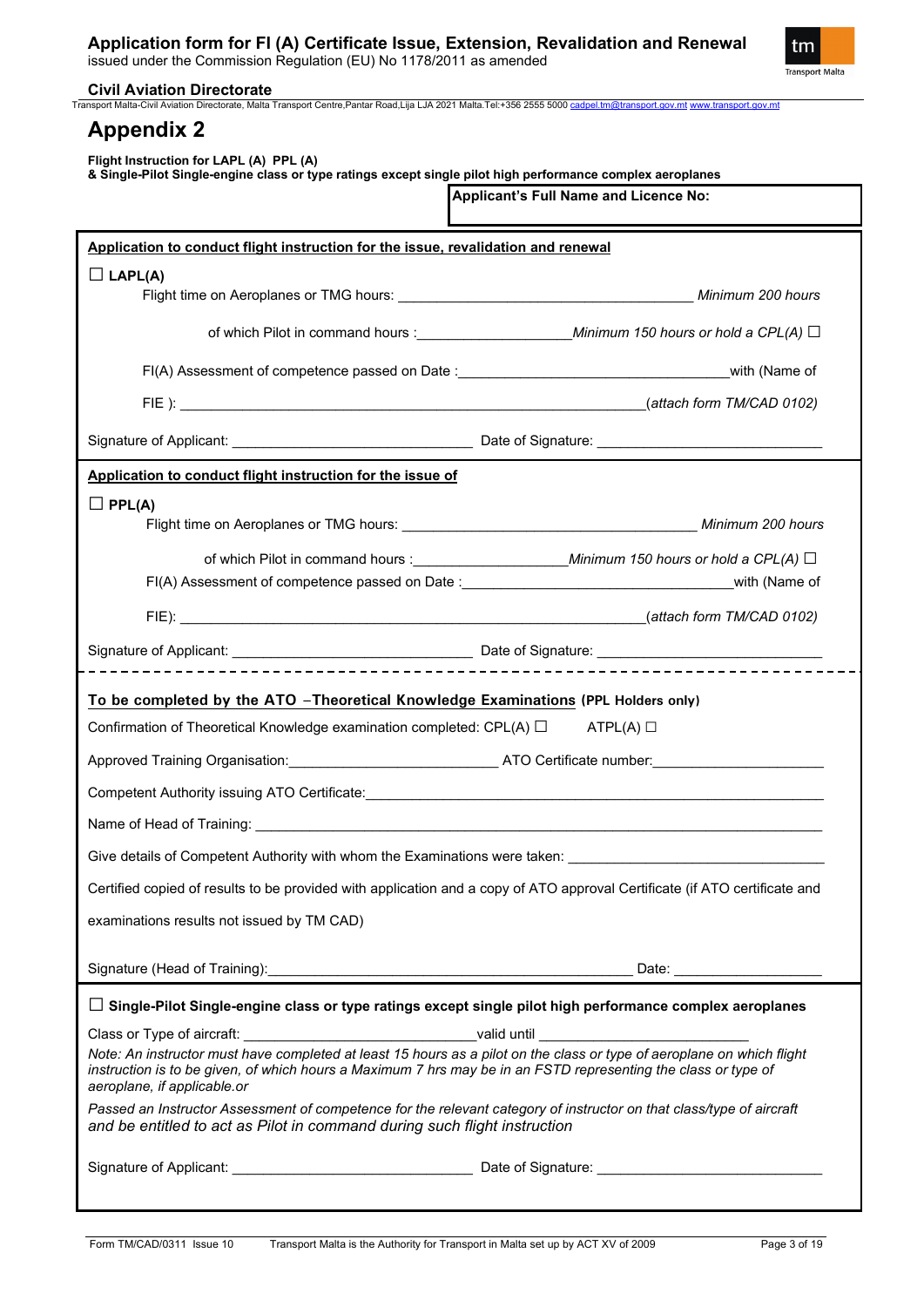

### **Civil Aviation Directorate**

Transport Malta-Civil Aviation Directorate, Malta Transport Centre,Pantar Road,Lija LJA 2021 Malta.Tel:+356 2555 5000 [cadpel.tm@transport.gov.mt](mailto:cadpel.tm@transport.gov.mt) [www.transport.gov.mt](http://www.transport.gov.mt/)

| <b>Appendix 3</b>                                              | Applicant's Full Name and Licence No:                                                                                       |
|----------------------------------------------------------------|-----------------------------------------------------------------------------------------------------------------------------|
| aeroplanes, in multi-pilot operations                          | Flight Instruction for class and type ratings for single-pilot aeroplanes, except for single-pilot high-performance complex |
| To be completed by the applicant                               |                                                                                                                             |
| Application to conduct Flight instruction for the issue of the |                                                                                                                             |
| aeroplanes, in multi-pilot operations                          | $\Box$ Class/ type ratings for single-pilot aeroplanes, except for single-pilot high-performance complex                    |
|                                                                |                                                                                                                             |
|                                                                | $\Box$ Hold or have held a TRI certificate for multi-pilot operations (Copy of authorisation required)                      |
|                                                                | Flight time as pilot in multi- pilot operations on aeroplanes hours: ______________________ Minimum 500 hrs                 |
|                                                                | $\Box$ The training course for an MCCI in accordance with point FCL.930.MCCI (Course completion required)                   |
|                                                                |                                                                                                                             |
|                                                                |                                                                                                                             |
|                                                                |                                                                                                                             |
|                                                                |                                                                                                                             |
|                                                                |                                                                                                                             |
|                                                                |                                                                                                                             |
|                                                                |                                                                                                                             |
|                                                                |                                                                                                                             |
|                                                                |                                                                                                                             |
|                                                                |                                                                                                                             |
|                                                                |                                                                                                                             |
|                                                                |                                                                                                                             |
|                                                                |                                                                                                                             |
|                                                                |                                                                                                                             |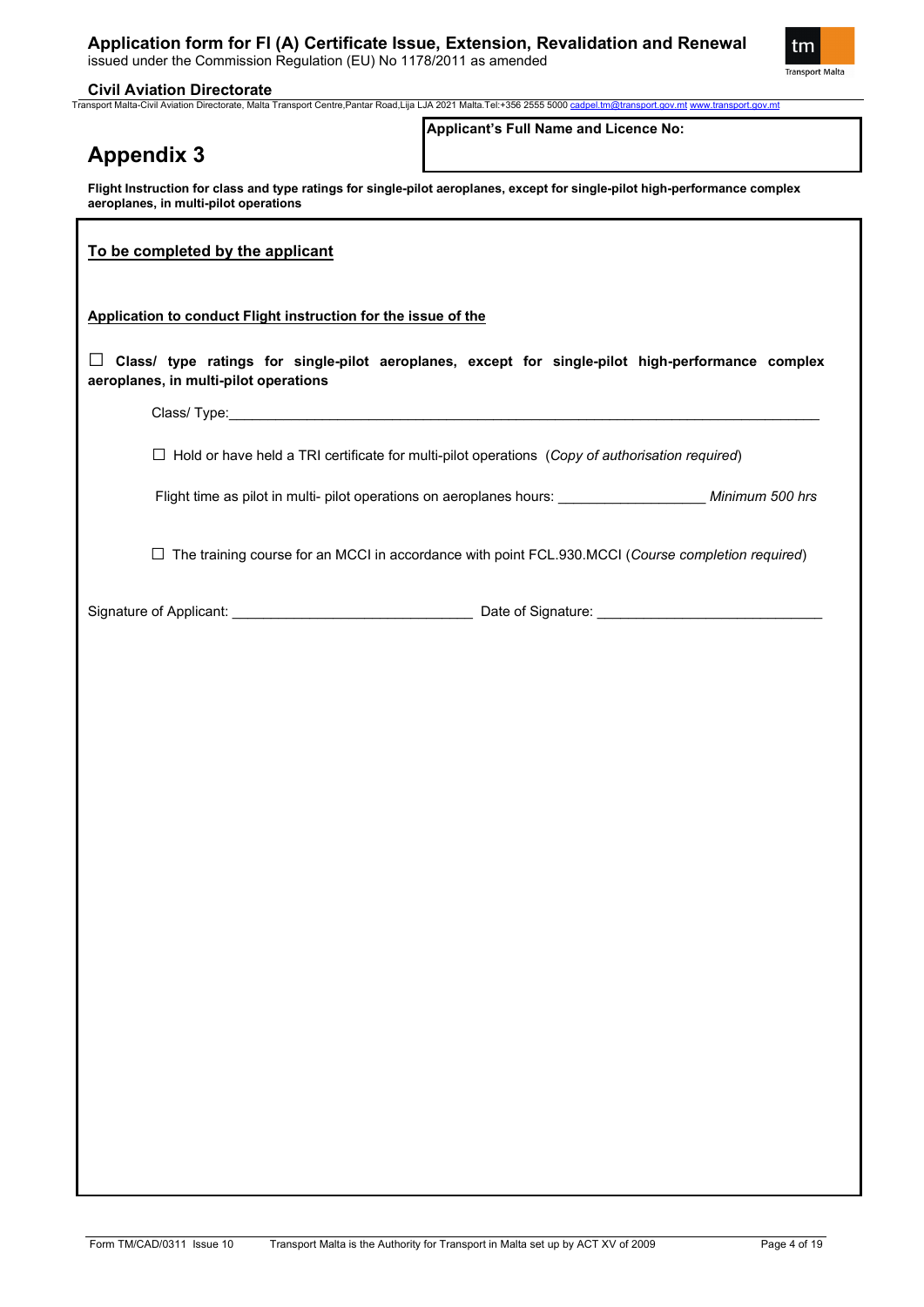

**Civil Aviation Directorate**

**Removal of Supervisory Restriction**

Transport Malta-Civil Aviation Directorate, Malta Transport Centre,Pantar Road,Lija LJA 2021 Malta.Tel:+356 2555 5000 [cadpel.tm@transport.gov.mt](mailto:cadpel.tm@transport.gov.mt) [www.transport.gov.mt](http://www.transport.gov.mt/)

## **Appendix 4**

**Applicant's Full Name and Licence No:**

| Flight Instruction for CPL (A)                                                                                                                                                                                                       |                 |  |  |
|--------------------------------------------------------------------------------------------------------------------------------------------------------------------------------------------------------------------------------------|-----------------|--|--|
| To be completed by the applicant                                                                                                                                                                                                     |                 |  |  |
| $\Box$ FI Removal of Supervisory Restriction                                                                                                                                                                                         |                 |  |  |
| I have completed 100 hours of flight instruction in aeroplanes or TMGs and in addition have supervised at                                                                                                                            |                 |  |  |
| least 25 solo students solo flights. I confirm that the information in Appendix 12 is correct.                                                                                                                                       |                 |  |  |
|                                                                                                                                                                                                                                      |                 |  |  |
|                                                                                                                                                                                                                                      |                 |  |  |
|                                                                                                                                                                                                                                      |                 |  |  |
| To be completed by the ATO                                                                                                                                                                                                           |                 |  |  |
| I certify that the flight experience listed by the applicant in Appendix 12 is correct and meets the                                                                                                                                 |                 |  |  |
| requirements of FCL.910.FI(c) for the removal of the supervisory restriction.                                                                                                                                                        |                 |  |  |
|                                                                                                                                                                                                                                      |                 |  |  |
| Competent Authority issuing ATO Certificate : Manual According to the Competent Authority issuing ATO Certificate :                                                                                                                  |                 |  |  |
|                                                                                                                                                                                                                                      |                 |  |  |
|                                                                                                                                                                                                                                      |                 |  |  |
| Signature (Head of Training):                                                                                                                                                                                                        | Date:           |  |  |
| To be completed by the applicant                                                                                                                                                                                                     |                 |  |  |
| Application to conduct Flight instruction for the issue of the                                                                                                                                                                       |                 |  |  |
| $\Box$ CPL(A)                                                                                                                                                                                                                        |                 |  |  |
| Flight time as pilot on aeroplanes hours: <b>William Strategie and Strategie and Strategie and Strategie and Strategie and Strategie and Strategie and Strategie and Strategie and Strategie and Strategie and Strategie and Str</b> |                 |  |  |
|                                                                                                                                                                                                                                      | Minimum 200 hrs |  |  |
|                                                                                                                                                                                                                                      |                 |  |  |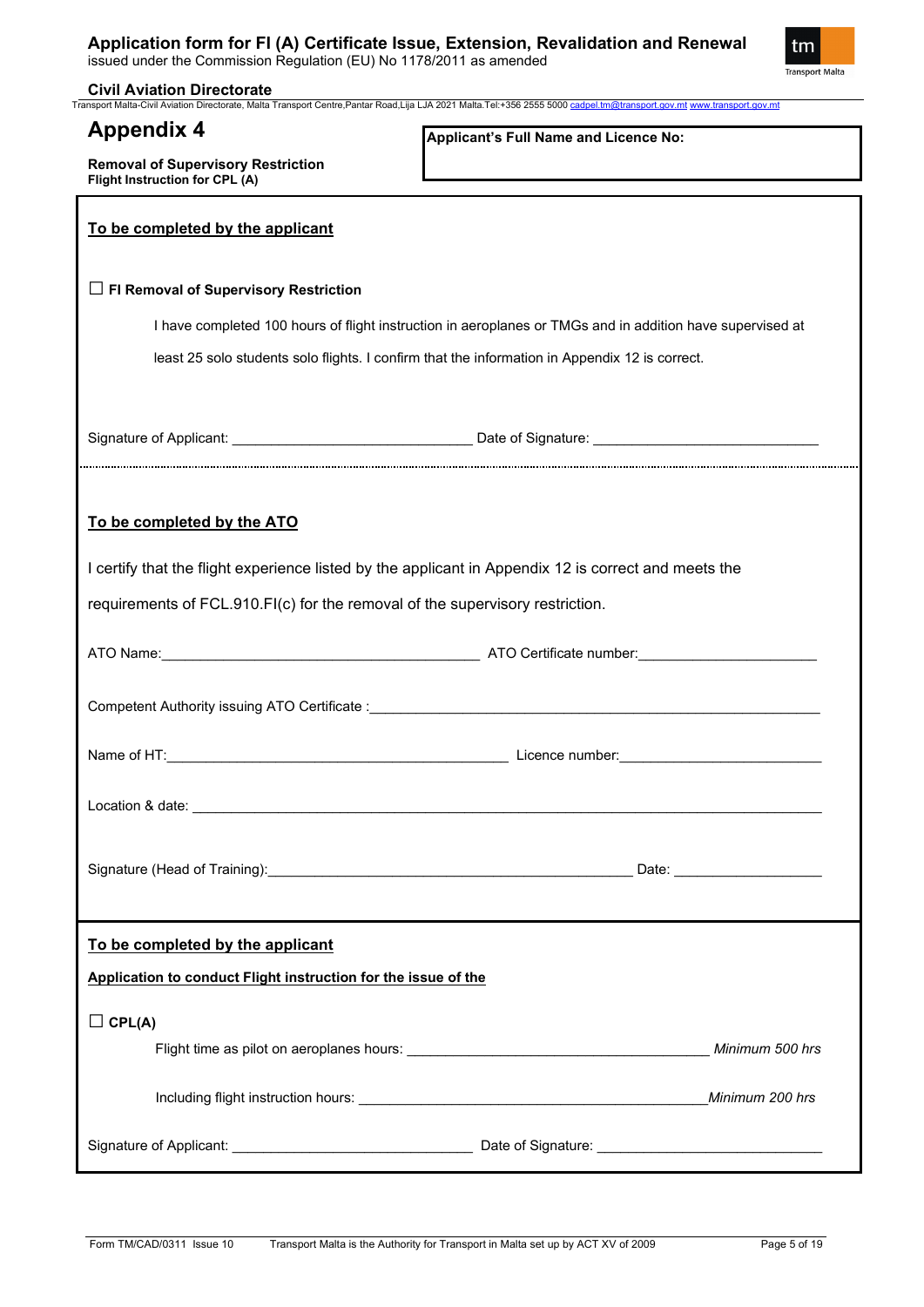

## **Civil Aviation Directorate**

Transport Malta-Civil Aviation Directorate, Malta Transport Centre,Pantar Road,Lija LJA 2021 Malta.Tel:+356 2555 5000 [cadpel.tm@transport.gov.mt](mailto:cadpel.tm@transport.gov.mt) [www.transport.gov.mt](http://www.transport.gov.mt/)

## **Appendix 5**

**Extension of Privileges for the Flight Instruction for the Night Rating,** 

|                                                                                                                                                                                                                                                       | Applicant's Full Name and Licence No:                                                                    |  |  |
|-------------------------------------------------------------------------------------------------------------------------------------------------------------------------------------------------------------------------------------------------------|----------------------------------------------------------------------------------------------------------|--|--|
| To be completed by the applicant                                                                                                                                                                                                                      |                                                                                                          |  |  |
| $\Box$ Night Rating<br>I hold a Night Rating (Rating required)                                                                                                                                                                                        |                                                                                                          |  |  |
|                                                                                                                                                                                                                                                       |                                                                                                          |  |  |
| To be completed by an Instructor certified in accordance with FCL.905.FI(j)                                                                                                                                                                           |                                                                                                          |  |  |
|                                                                                                                                                                                                                                                       | I being an instructor certified in accordance with FCL.905.FI(j) certify that the applicant demonstrated |  |  |
| the ability to instruct at night.                                                                                                                                                                                                                     |                                                                                                          |  |  |
|                                                                                                                                                                                                                                                       | FCL.905.FI(j) Last and First Name: Manual Communication of the CL.905.FI(j) Last and First Name:         |  |  |
|                                                                                                                                                                                                                                                       |                                                                                                          |  |  |
|                                                                                                                                                                                                                                                       |                                                                                                          |  |  |
|                                                                                                                                                                                                                                                       |                                                                                                          |  |  |
| To be completed by the ATO<br>The ATO confirms that the candidate has been trained according to the approved syllabus in accordance with Part-FCL<br>and completed Exersice 20 of AMC1 FCL.930.FI; The ATO assures the level of proficiency required. |                                                                                                          |  |  |
|                                                                                                                                                                                                                                                       |                                                                                                          |  |  |
| Competent Authority issuing ATO Certificate:                                                                                                                                                                                                          |                                                                                                          |  |  |
|                                                                                                                                                                                                                                                       |                                                                                                          |  |  |
|                                                                                                                                                                                                                                                       |                                                                                                          |  |  |
|                                                                                                                                                                                                                                                       |                                                                                                          |  |  |
|                                                                                                                                                                                                                                                       |                                                                                                          |  |  |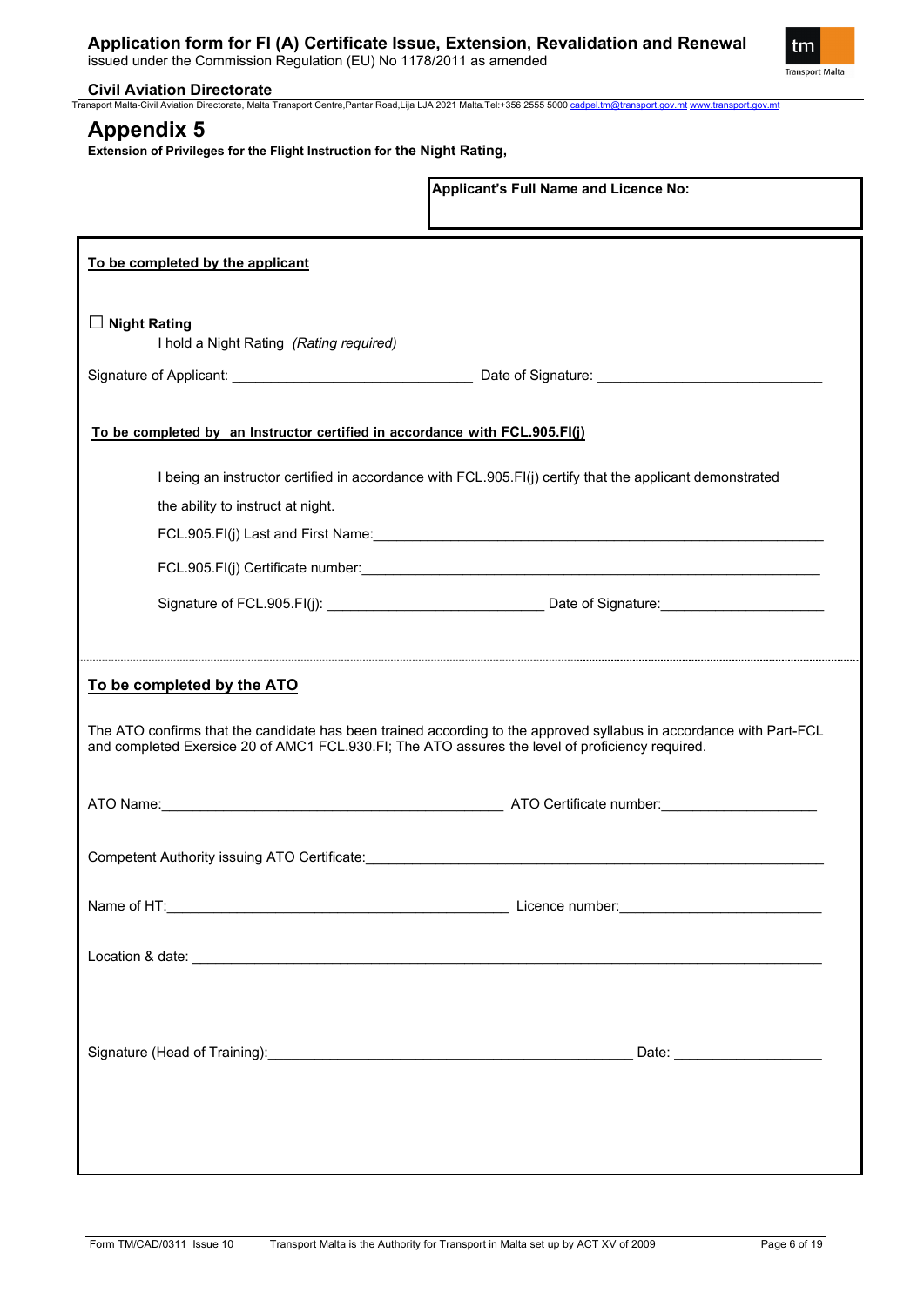issued under the Commission Regulation (EU) No 1178/2011 as amended



## **Civil Aviation Directorate**

Transport Malta-Civil Aviation Directorate, Malta Transport Centre,Pantar Road,Lija LJA 2021 Malta.Tel:+356 2555 5000 [cadpel.tm@transport.gov.mt](mailto:cadpel.tm@transport.gov.mt) [www.transport.gov.mt](http://www.transport.gov.mt/)

## **Appendix 6**

**Extension of Privileges for the Flight Instruction for Banner Towing Rating, Sailplane Towing Rating, Aerobatic Rating**

**Applicant's Full Name and Licence No:**

| To be completed by the applicant                                                                                                                                                                  |  |  |  |
|---------------------------------------------------------------------------------------------------------------------------------------------------------------------------------------------------|--|--|--|
| $\Box$ Banner Towing                                                                                                                                                                              |  |  |  |
| I hold a Banner Towing Rating . (Rating required)                                                                                                                                                 |  |  |  |
|                                                                                                                                                                                                   |  |  |  |
| To be completed by an instructor certified in accordance with FCL.905.FI (j)<br>I being an instructor certified in accordance with FCL.905.FI (i) certify that the applicant demonstrated on Date |  |  |  |
| the ability to instruct for the Banner Towing Rating.                                                                                                                                             |  |  |  |
|                                                                                                                                                                                                   |  |  |  |
|                                                                                                                                                                                                   |  |  |  |
|                                                                                                                                                                                                   |  |  |  |
| To be completed by the applicant                                                                                                                                                                  |  |  |  |
| $\Box$ Sailplane Towing                                                                                                                                                                           |  |  |  |
| I hold a Sailplane Towing Rating . (Rating required)                                                                                                                                              |  |  |  |
|                                                                                                                                                                                                   |  |  |  |
| To be completed by an instructor certified in accordance with FCL.905.FI (j)<br>I being an instructor certified in accordance with FCL.905.FI (j) certify that the applicant demonstrated on Date |  |  |  |
| the ability to instruct for the Sailplane Towing Rating                                                                                                                                           |  |  |  |
|                                                                                                                                                                                                   |  |  |  |
|                                                                                                                                                                                                   |  |  |  |
|                                                                                                                                                                                                   |  |  |  |
|                                                                                                                                                                                                   |  |  |  |
| To be completed by the applicant                                                                                                                                                                  |  |  |  |
| <b>Aerobatic Rating</b>                                                                                                                                                                           |  |  |  |
| I hold a Aerobatic Rating (Rating required)                                                                                                                                                       |  |  |  |
|                                                                                                                                                                                                   |  |  |  |
| To be completed by an instructor certified in accordance with FCL.905.FI (j)                                                                                                                      |  |  |  |
| I being an instructor certified in accordance with FCL.905.FI (j) certify that the applicant demonstrated on Date                                                                                 |  |  |  |
| <b>the ability to instruct for the Aerobatic Rating</b> (and the ability to instruct for the Aerobatic Rating                                                                                     |  |  |  |
|                                                                                                                                                                                                   |  |  |  |
|                                                                                                                                                                                                   |  |  |  |
|                                                                                                                                                                                                   |  |  |  |
|                                                                                                                                                                                                   |  |  |  |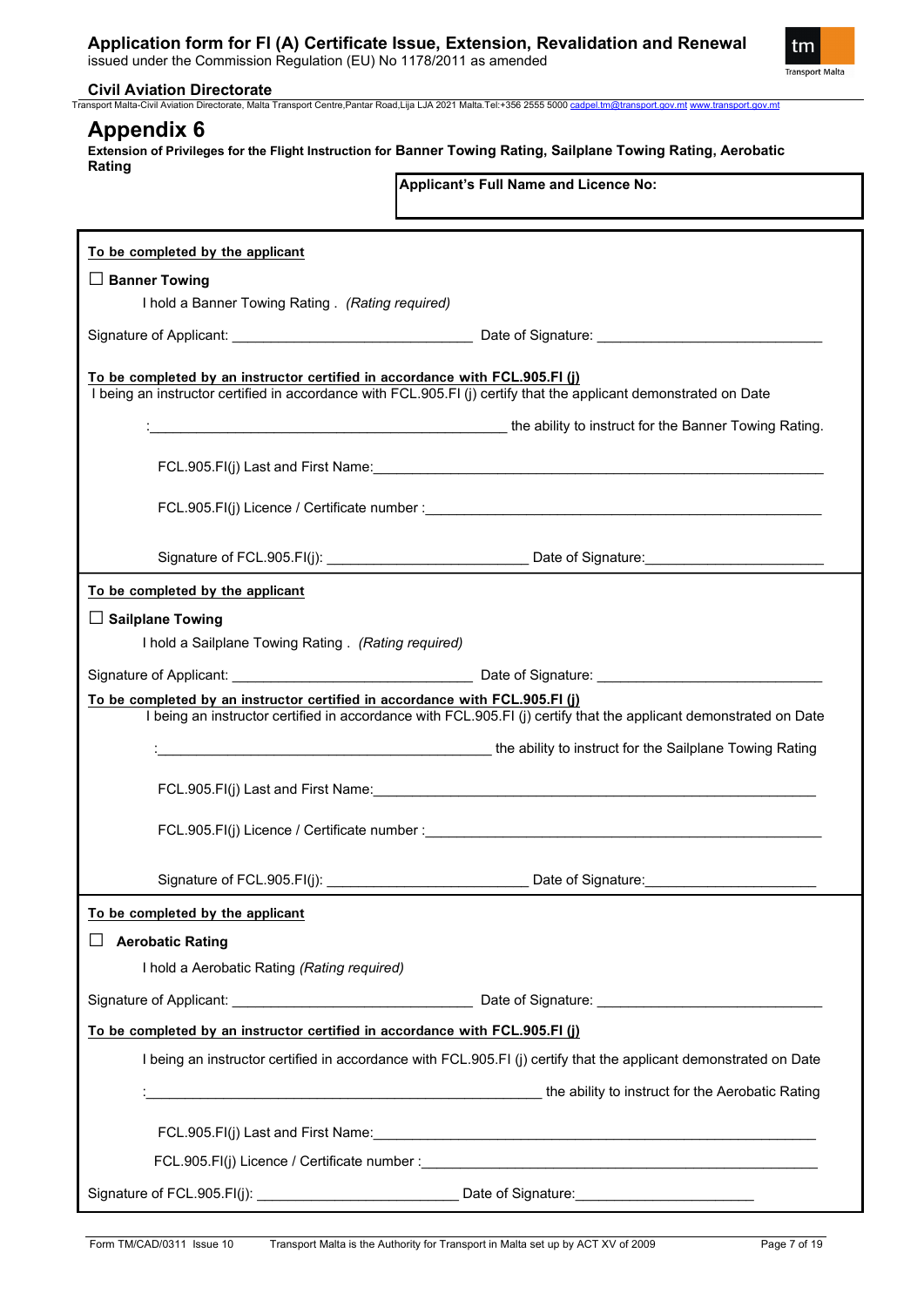

**Civil Aviation Directorate**

Transport Malta-Civil Aviation Directorate, Malta Transport Centre,Pantar Road,Lija LJA 2021 Malta.Tel:+356 2555 5000 [cadpel.tm@transport.gov.mt](mailto:cadpel.tm@transport.gov.mt) [www.transport.gov.mt](http://www.transport.gov.mt/)

# **Appendix 7**

**Extension of Privileges for the Flight Instruction for IR (A) or BIR**

| Applicant's Full Name and Licence No:                                                                                                                                                 |                               |  |  |  |
|---------------------------------------------------------------------------------------------------------------------------------------------------------------------------------------|-------------------------------|--|--|--|
| $\Box$ IR(A) or BIR                                                                                                                                                                   |                               |  |  |  |
|                                                                                                                                                                                       |                               |  |  |  |
| of which instrument ground time in an FFS/ FTD2/3/FNPTII hours : _____________________ Maximum 50 hrs                                                                                 |                               |  |  |  |
| IRI training course as a student pilot completed on Date: ______________________(Certificate required)                                                                                |                               |  |  |  |
| Instructor Assessment of competence for the IRI certificate passed on Date: vith                                                                                                      |                               |  |  |  |
|                                                                                                                                                                                       |                               |  |  |  |
|                                                                                                                                                                                       |                               |  |  |  |
| Note: For multi-engine privileges fill in Appendix 8                                                                                                                                  |                               |  |  |  |
| To be completed by the ATO - IRI Course                                                                                                                                               |                               |  |  |  |
| The ATO confirms that the candidate has been trained according to the approved syllabus for the IRI(A) in accordance<br>with Part-FCL, and assures the level of proficiency required. |                               |  |  |  |
|                                                                                                                                                                                       |                               |  |  |  |
|                                                                                                                                                                                       |                               |  |  |  |
| theoretical knowledge, the preparation of lesson plans and the development of classroom instructional skills.                                                                         |                               |  |  |  |
| Flight Instruction on an aeroplane hours________________________________(a),and on $\Box$ FFS, $\Box$ FTD2/3 or                                                                       |                               |  |  |  |
| $\Box$ FNPT II hours _________________(b) (a + b Minimum 5 hours as FI held)                                                                                                          |                               |  |  |  |
|                                                                                                                                                                                       | Date: _______________________ |  |  |  |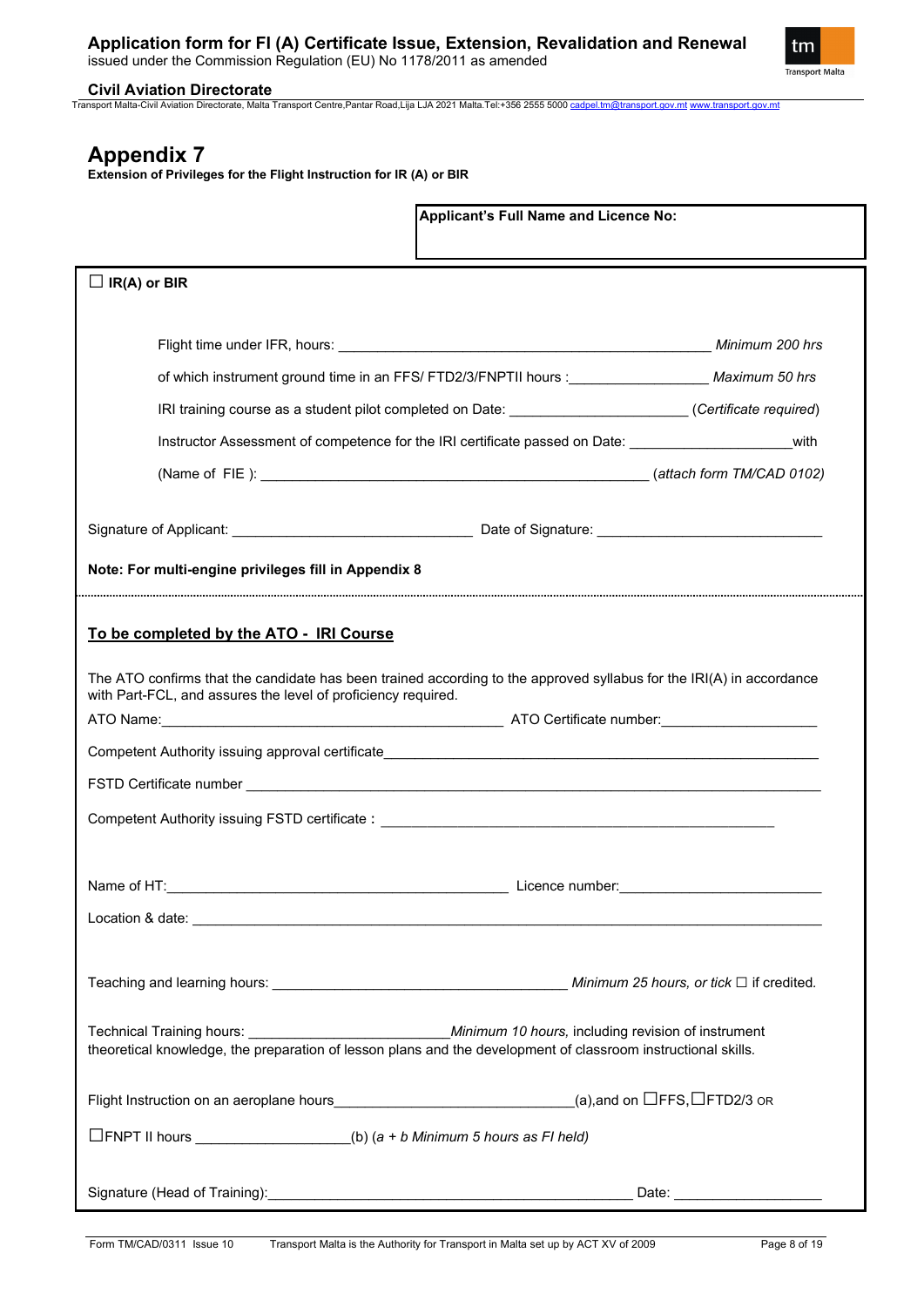

### **Civil Aviation Directorate**

Transport Malta-Civil Aviation Directorate, Malta Transport Centre,Pantar Road,Lija LJA 2021 Malta.Tel:+356 2555 5000 [cadpel.tm@transport.gov.mt](mailto:cadpel.tm@transport.gov.mt) [www.transport.gov.mt](http://www.transport.gov.mt/)

## **Appendix 8**

**Extension of Privileges for the Flight Instruction for Single-Pilot Multi-engine class or type ratings except single pilot high performance complex aeroplanes**

|                                                                                                               | Applicant's Full Name and Licence No:                                                                         |  |  |  |
|---------------------------------------------------------------------------------------------------------------|---------------------------------------------------------------------------------------------------------------|--|--|--|
| To be completed by the applicant                                                                              |                                                                                                               |  |  |  |
|                                                                                                               | Single-Pilot Multi-engine class or type ratings except single pilot high performance complex aeroplanes       |  |  |  |
|                                                                                                               | Class or Type of aircraft: ___________________________________valid until _________________________           |  |  |  |
|                                                                                                               |                                                                                                               |  |  |  |
|                                                                                                               | Hours as PIC on the applicable class or type of aeroplanes: ____________________________ Minimum 30 hrs       |  |  |  |
|                                                                                                               | Completed CRI Training Course for multi-engine aeroplane on Date ______________(Certificate required)         |  |  |  |
|                                                                                                               |                                                                                                               |  |  |  |
|                                                                                                               |                                                                                                               |  |  |  |
| accordance with Part-FCL and assures the level of proficiency required.                                       | The ATO confirms that the candidate has been trained according to the approved syllabus for the CRI(A) ME, in |  |  |  |
| Competent Authority issuing ATO Certificate: <b>Authority Competent Authority issues</b>                      |                                                                                                               |  |  |  |
|                                                                                                               |                                                                                                               |  |  |  |
|                                                                                                               |                                                                                                               |  |  |  |
| Teaching and learning hours: (Credited as applicant is an FI)                                                 |                                                                                                               |  |  |  |
| theoretical knowledge, the preparation of lesson plans and the development of classroom instructional skills. |                                                                                                               |  |  |  |
| given by an FI(A) qualified in accordance with FCL.905.FI(j)                                                  | Minimum 5 hours                                                                                               |  |  |  |
|                                                                                                               | Date: _______________________                                                                                 |  |  |  |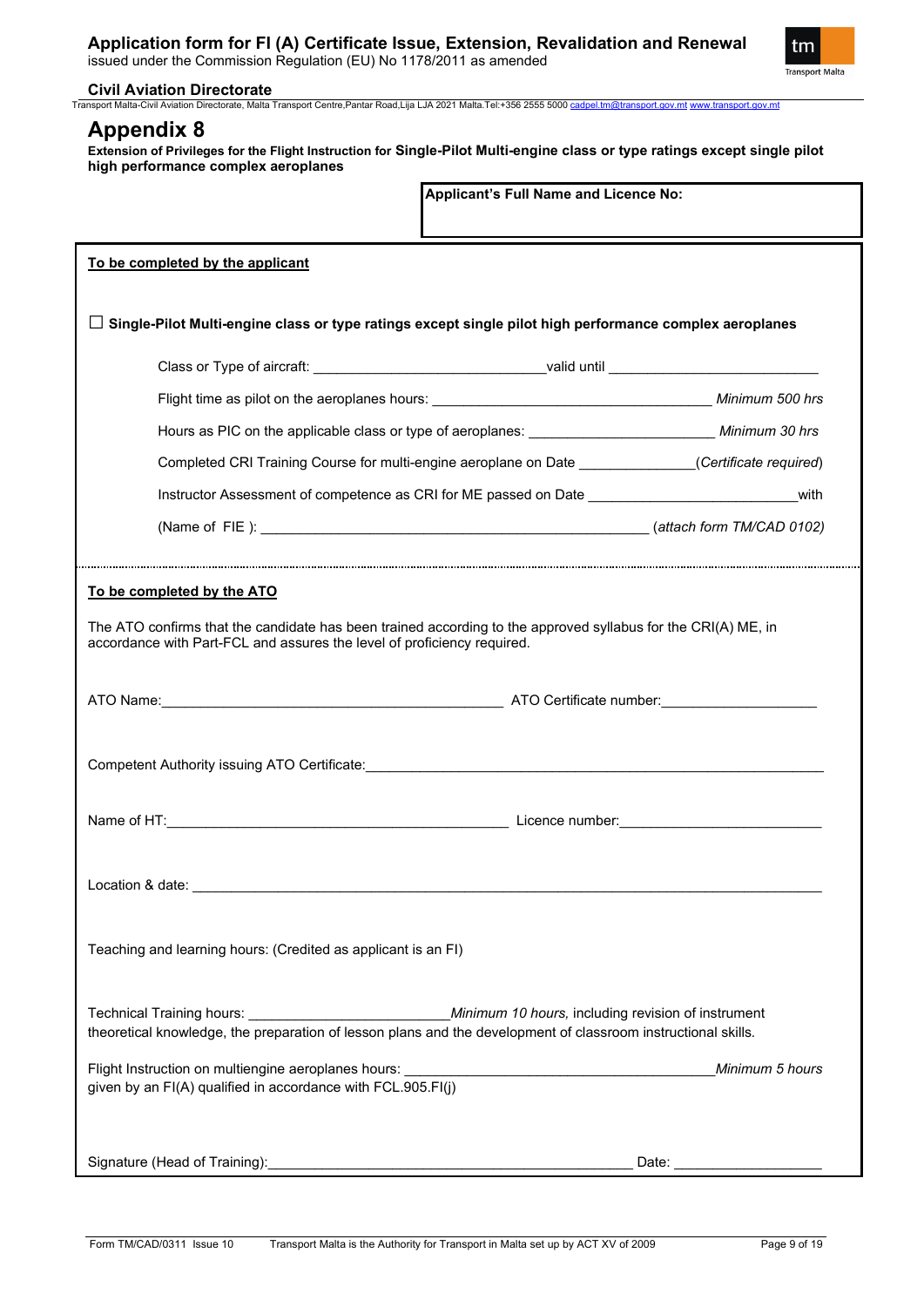

**Civil Aviation Directorate**Transport Malta-Civil Aviation Directorate, Malta Transport Centre,Pantar Road,Lija LJA 2021 Malta.Tel:+356 2555 5000 [cadpel.tm@transport.gov.mt](mailto:cadpel.tm@transport.gov.mt) [www.transport.gov.mt](http://www.transport.gov.mt/)

# **Appendix 9**

**Extension of privileges to conduct flight instruction for FI (A), IRI (A), CRI (A)-SE, CRI (A)-ME certificate(s),**

|                                                                                                                                         |                   |           | <b>Applicant's Full Name and Licence No:</b>                                              |  |
|-----------------------------------------------------------------------------------------------------------------------------------------|-------------------|-----------|-------------------------------------------------------------------------------------------|--|
| To be completed by the applicant                                                                                                        |                   |           |                                                                                           |  |
| I wish to apply for the extension of my FI(A) to conduct flight instruction for the issue of the following instructor<br>certificate(s) |                   |           |                                                                                           |  |
| $\Box$ FI(A)                                                                                                                            | $\Box$ IRI(A)     |           |                                                                                           |  |
| CRI (A) SE                                                                                                                              | $\Box$ CRI (A) ME |           |                                                                                           |  |
|                                                                                                                                         |                   |           |                                                                                           |  |
|                                                                                                                                         |                   |           |                                                                                           |  |
|                                                                                                                                         |                   |           |                                                                                           |  |
| ability to instruct for the FI certificate; (attach form TM/CAD 0102)                                                                   |                   |           |                                                                                           |  |
|                                                                                                                                         |                   |           |                                                                                           |  |
|                                                                                                                                         |                   |           |                                                                                           |  |
| To be completed by the FIE                                                                                                              |                   |           |                                                                                           |  |
|                                                                                                                                         |                   |           | I declare that the applicant passed an assessment of competence on the aeroplane on Date: |  |
| and has satisfactory demonstrated competence to instruct for the                                                                        |                   |           |                                                                                           |  |
|                                                                                                                                         |                   |           |                                                                                           |  |
| FI(A)                                                                                                                                   | IRI(A)            | CRI(A) SE | $\Box$ CRI (A) ME                                                                         |  |
|                                                                                                                                         |                   |           |                                                                                           |  |
|                                                                                                                                         |                   |           |                                                                                           |  |
|                                                                                                                                         |                   |           |                                                                                           |  |
|                                                                                                                                         |                   |           |                                                                                           |  |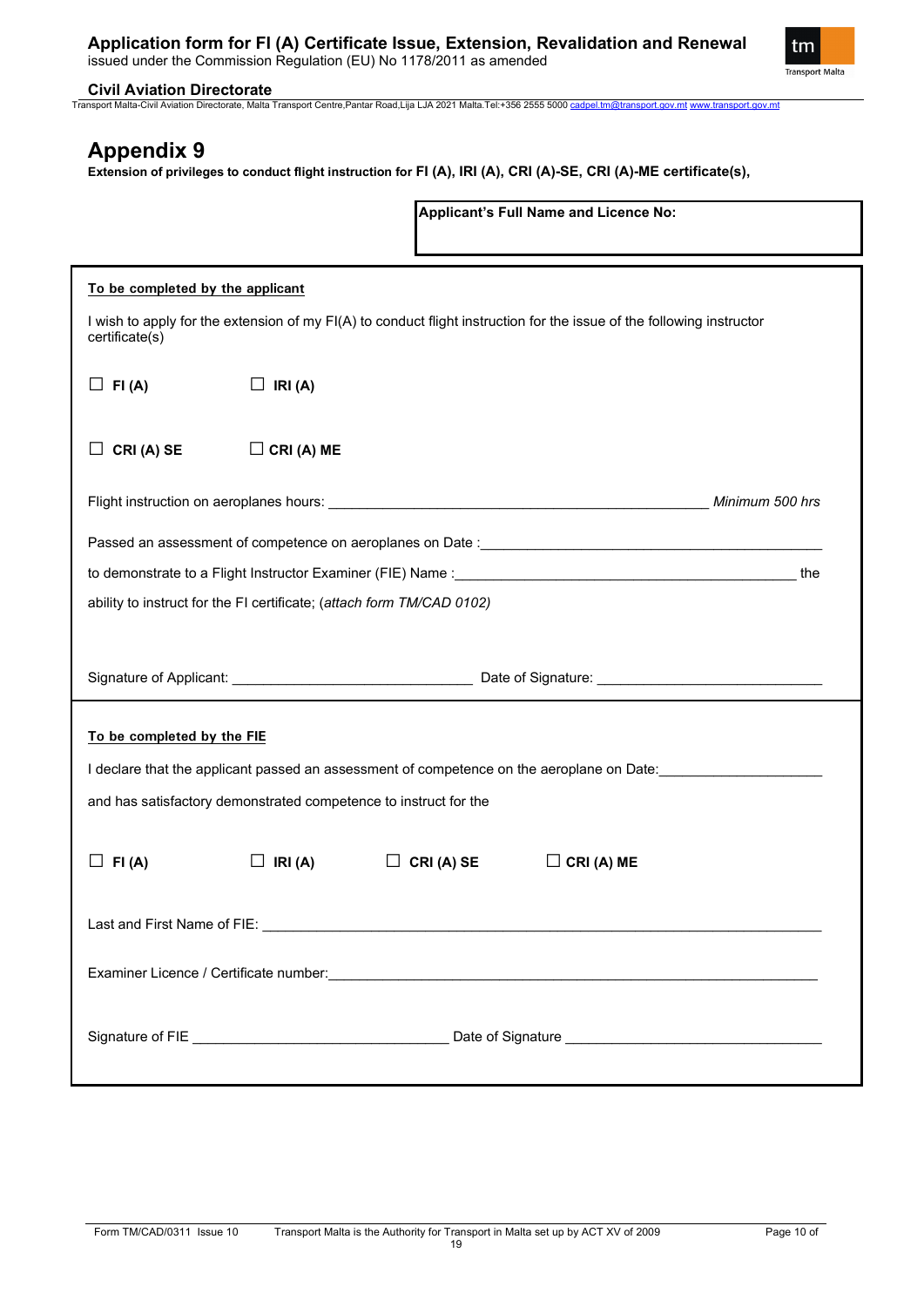

**Civil Aviation Directorate** Transport Malta-Civil Aviation Directorate, Malta Transport Centre,Pantar Road,Lija LJA 2021 Malta.Tel:+356 2555 5000 [cadpel.tm@transport.gov.mt](mailto:cadpel.tm@transport.gov.mt) [www.transport.gov.mt](http://www.transport.gov.mt/)

**Applicant's Full Name and Licence No:**

# **Appendix 10**

**Extension of Privileges for the Flight Instruction for STI (A), MI (A),** 

| To be completed by the applicant                                                       |                                                                                        |                   |
|----------------------------------------------------------------------------------------|----------------------------------------------------------------------------------------|-------------------|
| STI(A)<br>$\Box$                                                                       |                                                                                        |                   |
|                                                                                        |                                                                                        |                   |
|                                                                                        |                                                                                        |                   |
|                                                                                        |                                                                                        |                   |
| ability to instruct for the STI certificate; (attach form TM/CAD 0102)                 |                                                                                        |                   |
|                                                                                        |                                                                                        |                   |
|                                                                                        |                                                                                        |                   |
|                                                                                        |                                                                                        |                   |
|                                                                                        |                                                                                        |                   |
|                                                                                        |                                                                                        |                   |
|                                                                                        |                                                                                        |                   |
| To be completed by the applicant                                                       |                                                                                        |                   |
| ⊔<br>MI(A)                                                                             |                                                                                        |                   |
|                                                                                        |                                                                                        | (Rating required) |
|                                                                                        |                                                                                        |                   |
|                                                                                        |                                                                                        |                   |
|                                                                                        |                                                                                        | the               |
| ability to instruct for the mountain instructor certificate; (attach form TM/CAD 0102) |                                                                                        |                   |
|                                                                                        |                                                                                        |                   |
|                                                                                        |                                                                                        |                   |
|                                                                                        |                                                                                        |                   |
|                                                                                        |                                                                                        |                   |
|                                                                                        |                                                                                        |                   |
|                                                                                        |                                                                                        |                   |
|                                                                                        |                                                                                        |                   |
|                                                                                        |                                                                                        |                   |
|                                                                                        |                                                                                        |                   |
| Form TM/CAD/0311 Issue 10                                                              | Transport Malta is the Authority for Transport in Malta set up by ACT XV of 2009<br>१७ | Page 11 of        |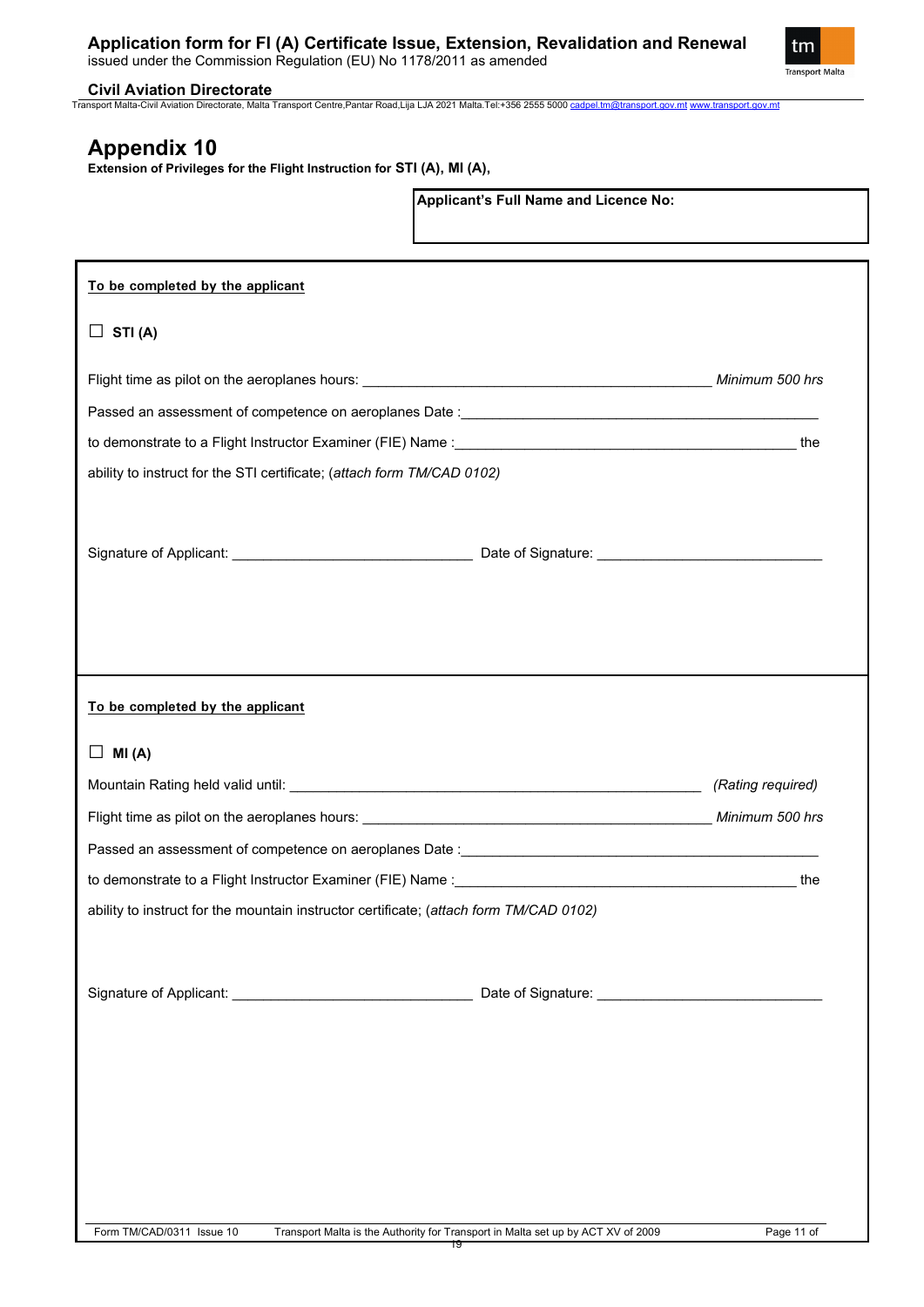

**Civil Aviation Directorate** Transport Malta-Civil Aviation Directorate, Malta Transport Centre,Pantar Road,Lija LJA 2021 Malta.Tel:+356 2555 5000 [cadpel.tm@transport.gov.mt](mailto:cadpel.tm@transport.gov.mt) [www.transport.gov.mt](http://www.transport.gov.mt/)

# **Appendix 11**

**Extension of Privileges for the Flight Instruction for MPL** 

|                                                                                                                                                                                                                                                                                                                          | Applicant's Full Name and Licence No:                                                  |            |  |  |  |
|--------------------------------------------------------------------------------------------------------------------------------------------------------------------------------------------------------------------------------------------------------------------------------------------------------------------------|----------------------------------------------------------------------------------------|------------|--|--|--|
| To be completed by the applicant                                                                                                                                                                                                                                                                                         |                                                                                        |            |  |  |  |
|                                                                                                                                                                                                                                                                                                                          |                                                                                        |            |  |  |  |
| MPL Core Flying Phase FCL.905(k)(1)                                                                                                                                                                                                                                                                                      |                                                                                        |            |  |  |  |
|                                                                                                                                                                                                                                                                                                                          |                                                                                        |            |  |  |  |
|                                                                                                                                                                                                                                                                                                                          |                                                                                        |            |  |  |  |
|                                                                                                                                                                                                                                                                                                                          |                                                                                        |            |  |  |  |
| To be completed by the applicant                                                                                                                                                                                                                                                                                         |                                                                                        |            |  |  |  |
| MPL Basic Phase FCL.905(k)(2)                                                                                                                                                                                                                                                                                            |                                                                                        |            |  |  |  |
|                                                                                                                                                                                                                                                                                                                          |                                                                                        |            |  |  |  |
|                                                                                                                                                                                                                                                                                                                          |                                                                                        |            |  |  |  |
|                                                                                                                                                                                                                                                                                                                          |                                                                                        |            |  |  |  |
| Signature of Applicant: <u>Community Contract Community Contract Contract Contract Contract Contract Contract Contract Contract Contract Contract Contract Contract Contract Contract Contract Contract Contract Contract Contra</u>                                                                                     |                                                                                        |            |  |  |  |
| To be completed by the ATO                                                                                                                                                                                                                                                                                               |                                                                                        |            |  |  |  |
| The ATO confirms that the candidate has satisfactory completed an approved course of training in accordance with<br>Part FCL.925 (a) and (b) and Part FCL.905.FI (k) for the MPL instructor.                                                                                                                             |                                                                                        |            |  |  |  |
|                                                                                                                                                                                                                                                                                                                          |                                                                                        |            |  |  |  |
|                                                                                                                                                                                                                                                                                                                          |                                                                                        |            |  |  |  |
|                                                                                                                                                                                                                                                                                                                          |                                                                                        |            |  |  |  |
|                                                                                                                                                                                                                                                                                                                          |                                                                                        |            |  |  |  |
| Note: For the FI who does not meet the requirements of FCL .905.FI(k)(2)(ii)and FI already qualified to instruct on ATP(A) or<br>CPL(A)/IR integrated courses, the requirement of (2)(ii) may be replaced by.                                                                                                            |                                                                                        |            |  |  |  |
| The applicant completed a structured course of training consisting of:                                                                                                                                                                                                                                                   |                                                                                        |            |  |  |  |
| (i) MCC qualification;<br>(ii) observing 5 sessions of flight instruction in Phase 3 of an MPL course;<br>(iii) observing 5 sessions of flight instruction in Phase 4 of an MPL course;<br>(iv) observing 5 operator recurrent line oriented flight training sessions;<br>(v) the content of the MCCI instructor course. |                                                                                        |            |  |  |  |
| And conducted the first 5 instructor sessions under the supervision of a TRI(A), MCCI(A) or SFI(A) qualified for MPL<br>flight instruction                                                                                                                                                                               |                                                                                        |            |  |  |  |
|                                                                                                                                                                                                                                                                                                                          |                                                                                        |            |  |  |  |
|                                                                                                                                                                                                                                                                                                                          |                                                                                        |            |  |  |  |
| Form TM/CAD/0311 Issue 10                                                                                                                                                                                                                                                                                                | Transport Malta is the Authority for Transport in Malta set up by ACT XV of 2009<br>19 | Page 12 of |  |  |  |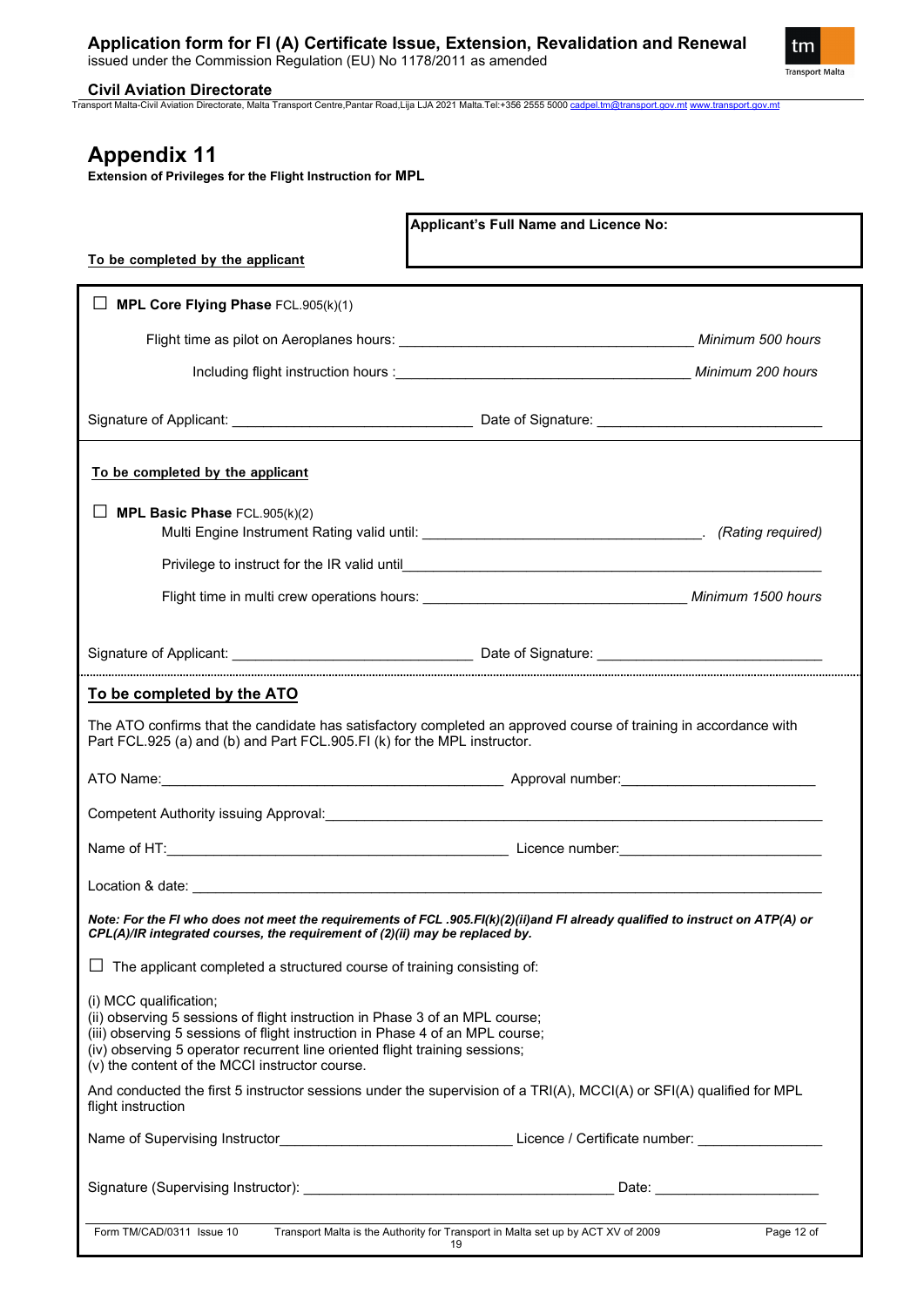issued under the Commission Regulation (EU) No 1178/2011 as amended



## **Civil Aviation Directorate**

|                              | Transport Malta-Civil Aviation Directorate. Malta Transport Centre.Pantar Road.Liia LJA 2021 Malta.Tel:+356 2555 5000 cadpel.tm@transport.gov.mt www.transport.gov.mt |
|------------------------------|-----------------------------------------------------------------------------------------------------------------------------------------------------------------------|
| Signature (Head of Training) | )atc                                                                                                                                                                  |

Form TM/CAD/0311 Issue 10 Transport Malta is the Authority for Transport in Malta set up by ACT XV of 2009 Page 13 of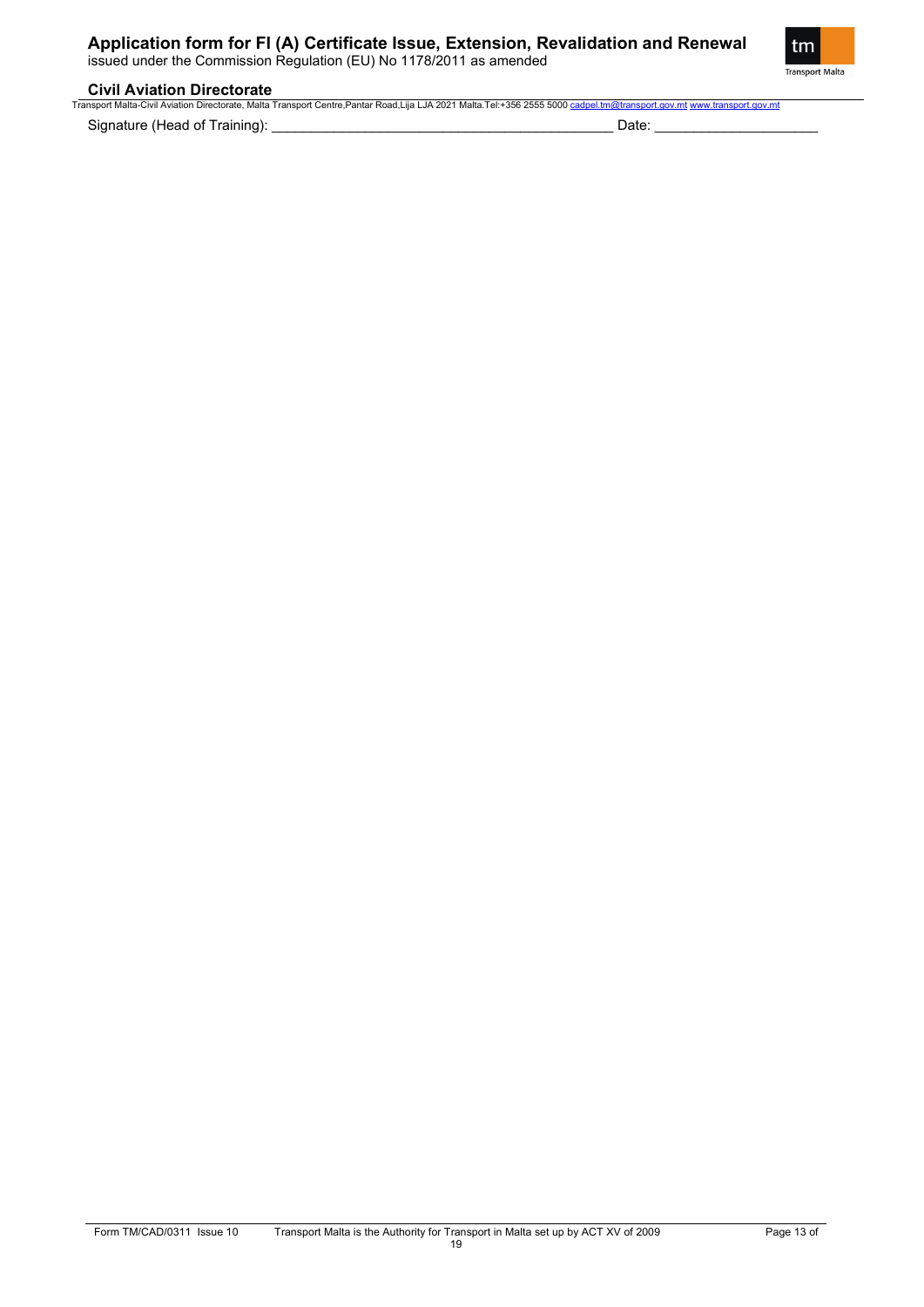issued under the Commission Regulation (EU) No 1178/2011 as amended



**Civil Aviation Directorate** Transport Malta-Civil Aviation Directorate, Malta Transport Centre,Pantar Road,Lija LJA 2021 Malta.Tel:+356 2555 5000 [cadpel.tm@transport.gov.mt](mailto:cadpel.tm@transport.gov.mt) [www.transport.gov.mt](http://www.transport.gov.mt/)

# **Appendix 12**

**Extension of Privileges for Instruction in a training course in accordance with FCL.745.A**

|                                                                                                                                                               | Applicant's Full Name and Licence No:                                                                              |
|---------------------------------------------------------------------------------------------------------------------------------------------------------------|--------------------------------------------------------------------------------------------------------------------|
| To be completed by the applicant                                                                                                                              |                                                                                                                    |
|                                                                                                                                                               |                                                                                                                    |
|                                                                                                                                                               | Class or Type of aircraft: __________________________________valid until __________________________                |
|                                                                                                                                                               |                                                                                                                    |
|                                                                                                                                                               |                                                                                                                    |
|                                                                                                                                                               | Completed Advanced UPRT Course on Date _________________(Certificate and logbook entry required)                   |
|                                                                                                                                                               |                                                                                                                    |
| To be completed by the ATO                                                                                                                                    |                                                                                                                    |
| to instruct on a course in accordance with point FCL.745.A is assessed to the satisfaction of the HT.                                                         | The ATO confirms that the candidate has received refresher training at an ATO during which the competence required |
|                                                                                                                                                               |                                                                                                                    |
|                                                                                                                                                               |                                                                                                                    |
|                                                                                                                                                               | (during last year)                                                                                                 |
|                                                                                                                                                               |                                                                                                                    |
| $\Box$ Assessment of Competence                                                                                                                               |                                                                                                                    |
| with a Flight Instructor Examiner (FIE) Name : _________________________________<br>in the period of 12 months before application). (Attach form TM/CAD 0102) |                                                                                                                    |
|                                                                                                                                                               |                                                                                                                    |
|                                                                                                                                                               |                                                                                                                    |
|                                                                                                                                                               |                                                                                                                    |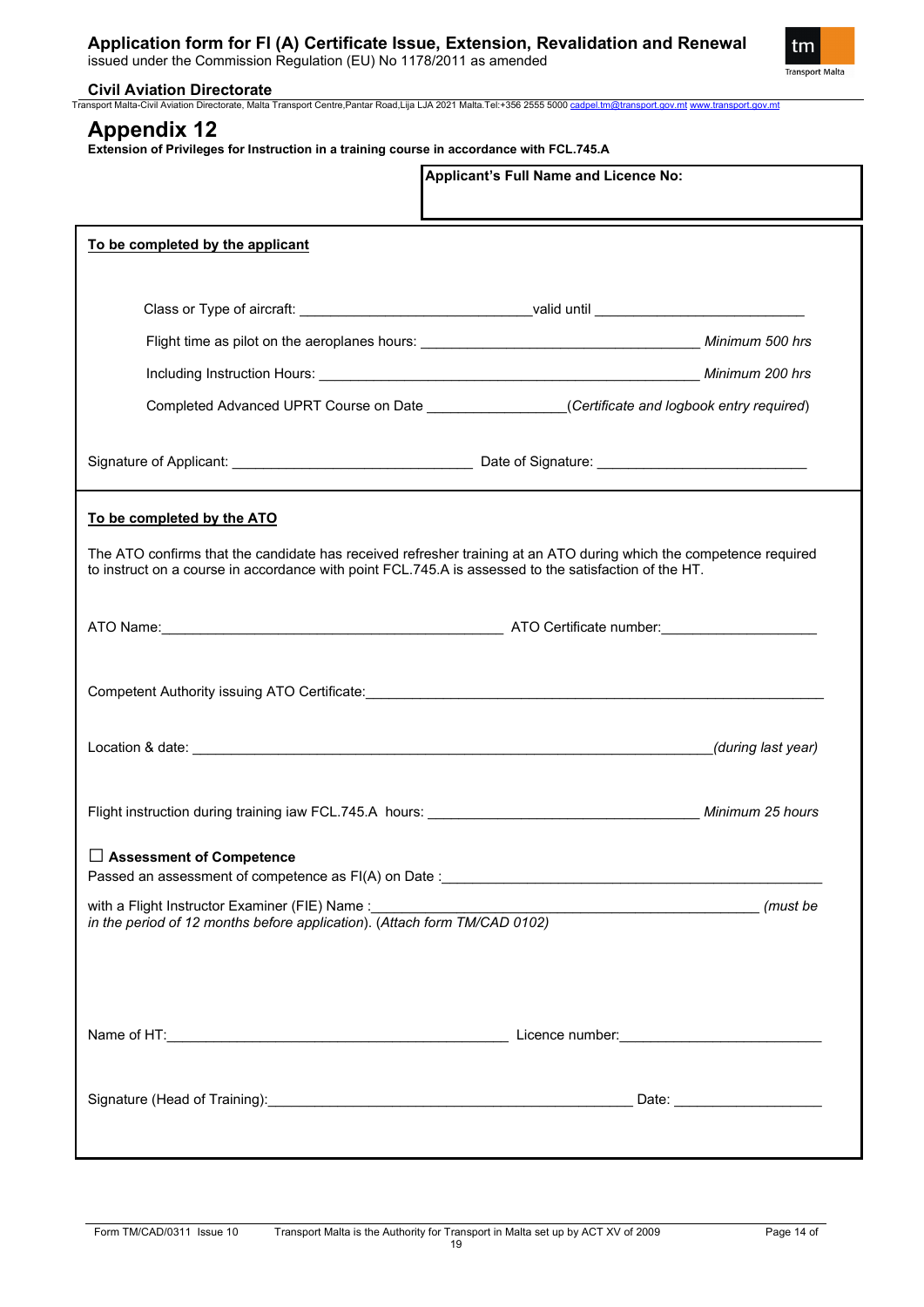|  |  | Application form for FI (A) Certificate Issue, Extension, Revalidation and Renewal |  |
|--|--|------------------------------------------------------------------------------------|--|
|  |  |                                                                                    |  |



| Flight Instructor Revalidation & Renewal                                                                                           | Applicant's Full Name and Licence No:                                                                                            |
|------------------------------------------------------------------------------------------------------------------------------------|----------------------------------------------------------------------------------------------------------------------------------|
| For revalidation of an FI certificate, the holder shall fulfil 2 of the following 3 requirements:                                  |                                                                                                                                  |
| $\Box$ Instructional Hours                                                                                                         |                                                                                                                                  |
|                                                                                                                                    | Hours of flight instruction in the aeroplane category during the period of validity of the certificate as, FI, TRI, CRI, IRI, MI |
|                                                                                                                                    | Minimum 50 hours                                                                                                                 |
| Complete for Privileges to instruct for the IR                                                                                     |                                                                                                                                  |
|                                                                                                                                    | Hours of flight instruction for an IR completed within the last 12 months preceding the expiry date of the FI (A)                |
|                                                                                                                                    |                                                                                                                                  |
|                                                                                                                                    |                                                                                                                                  |
| $\Box$ Refresher Seminar                                                                                                           |                                                                                                                                  |
|                                                                                                                                    |                                                                                                                                  |
| $\Box$ Assessment of Competence see Note                                                                                           |                                                                                                                                  |
|                                                                                                                                    | Passed within the 12 months preceding the expiry date of the FI certificate an assessment of competence as FI(A) on              |
|                                                                                                                                    | Date :__________________________________with a Flight Instructor Examiner (FIE) Name :____________________                       |
| (attach form TM/CAD 0102)                                                                                                          |                                                                                                                                  |
|                                                                                                                                    |                                                                                                                                  |
|                                                                                                                                    |                                                                                                                                  |
| Note:                                                                                                                              |                                                                                                                                  |
|                                                                                                                                    | For the at least each alternate subsequent revalidation in the case of FI(A) the holder shall have to pass an                    |
| assessment of competence in accordance with FCL.935.<br>Complete if requirement for assessment of competence above is not checked. |                                                                                                                                  |
|                                                                                                                                    |                                                                                                                                  |
|                                                                                                                                    | Date of last assessment of competence as FI(A) :_________________________________                                                |
|                                                                                                                                    |                                                                                                                                  |
|                                                                                                                                    |                                                                                                                                  |
|                                                                                                                                    | For Renewal. If the FI certificate has lapsed, the applicant shall, within a period of 12 months before renewal complete both:   |
| $\Box$ Refresher Seminar                                                                                                           |                                                                                                                                  |
|                                                                                                                                    | (must be in the period                                                                                                           |
| of 12 months before application). (Certificate required)                                                                           |                                                                                                                                  |
| $\Box$ Assessment of Competence                                                                                                    |                                                                                                                                  |
|                                                                                                                                    |                                                                                                                                  |
| with a Flight Instructor Examiner (FIE) Name :                                                                                     |                                                                                                                                  |
| in the period of 12 months before application). (attach form TM/CAD 0102)                                                          |                                                                                                                                  |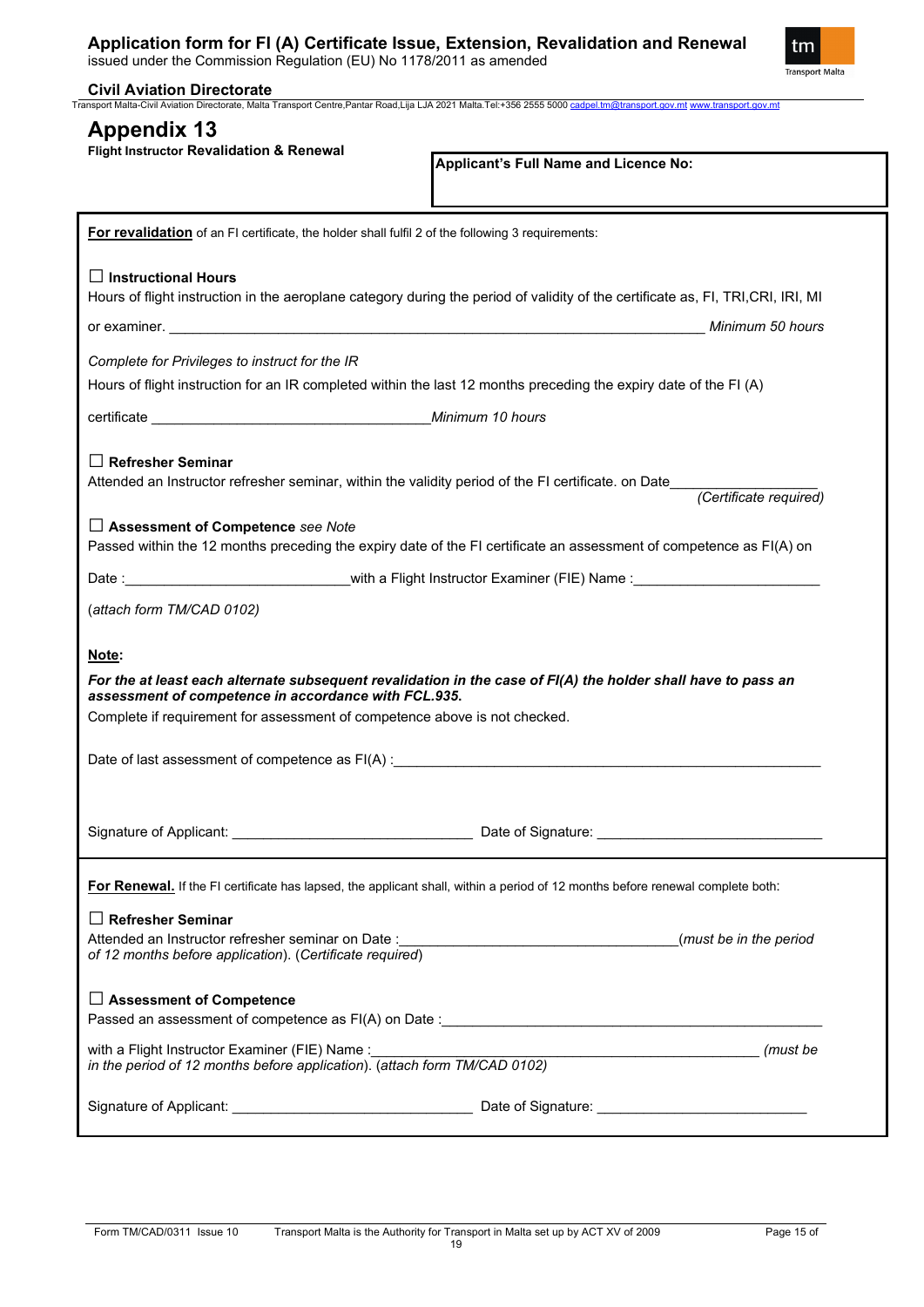

**Applicant's Full Name and Licence No:**

Transport Malta-Civil Aviation Directorate, Malta Transport Centre,Pantar Road,Lija LJA 2021 Malta.Tel:+356 2555 5000 [cadpel.tm@transport.gov.mt](mailto:cadpel.tm@transport.gov.mt) [www.transport.gov.mt](http://www.transport.gov.mt/)

| Appendix 14<br>Removal of the supervisory restriction of FCL.910.FI(c) |                |                                                |                                              |                                                        |                                                                |  |                                                              |                                                                                        |
|------------------------------------------------------------------------|----------------|------------------------------------------------|----------------------------------------------|--------------------------------------------------------|----------------------------------------------------------------|--|--------------------------------------------------------------|----------------------------------------------------------------------------------------|
| Date of<br>flight                                                      | Student's name | Student's<br>licence or<br>reference<br>number | <b>Exercise</b><br>number of Air<br>exercise | <b>Name of Supervising</b><br><b>Flight Instructor</b> | <b>Signature of</b><br><b>Supervising Flight</b><br>Instructor |  | <b>Licence Number of</b><br>supervising flight<br>Instructor | Name of ATO flight<br>training conducted with<br>and approving competent<br>Authority. |
|                                                                        |                |                                                |                                              |                                                        |                                                                |  |                                                              |                                                                                        |
| $\overline{2}$                                                         |                |                                                |                                              |                                                        |                                                                |  |                                                              |                                                                                        |
| $\overline{\mathbf{3}}$                                                |                |                                                |                                              |                                                        |                                                                |  |                                                              |                                                                                        |
| $\overline{4}$                                                         |                |                                                |                                              |                                                        |                                                                |  |                                                              |                                                                                        |
| 5                                                                      |                |                                                |                                              |                                                        |                                                                |  |                                                              |                                                                                        |
| $6\overline{6}$                                                        |                |                                                |                                              |                                                        |                                                                |  |                                                              |                                                                                        |
| $\overline{7}$                                                         |                |                                                |                                              |                                                        |                                                                |  |                                                              |                                                                                        |
| 8                                                                      |                |                                                |                                              |                                                        |                                                                |  |                                                              |                                                                                        |
| $\sqrt{9}$                                                             |                |                                                |                                              |                                                        |                                                                |  |                                                              |                                                                                        |
| 10                                                                     |                |                                                |                                              |                                                        |                                                                |  |                                                              |                                                                                        |
| $\overline{11}$                                                        |                |                                                |                                              |                                                        |                                                                |  |                                                              |                                                                                        |
| 12                                                                     |                |                                                |                                              |                                                        |                                                                |  |                                                              |                                                                                        |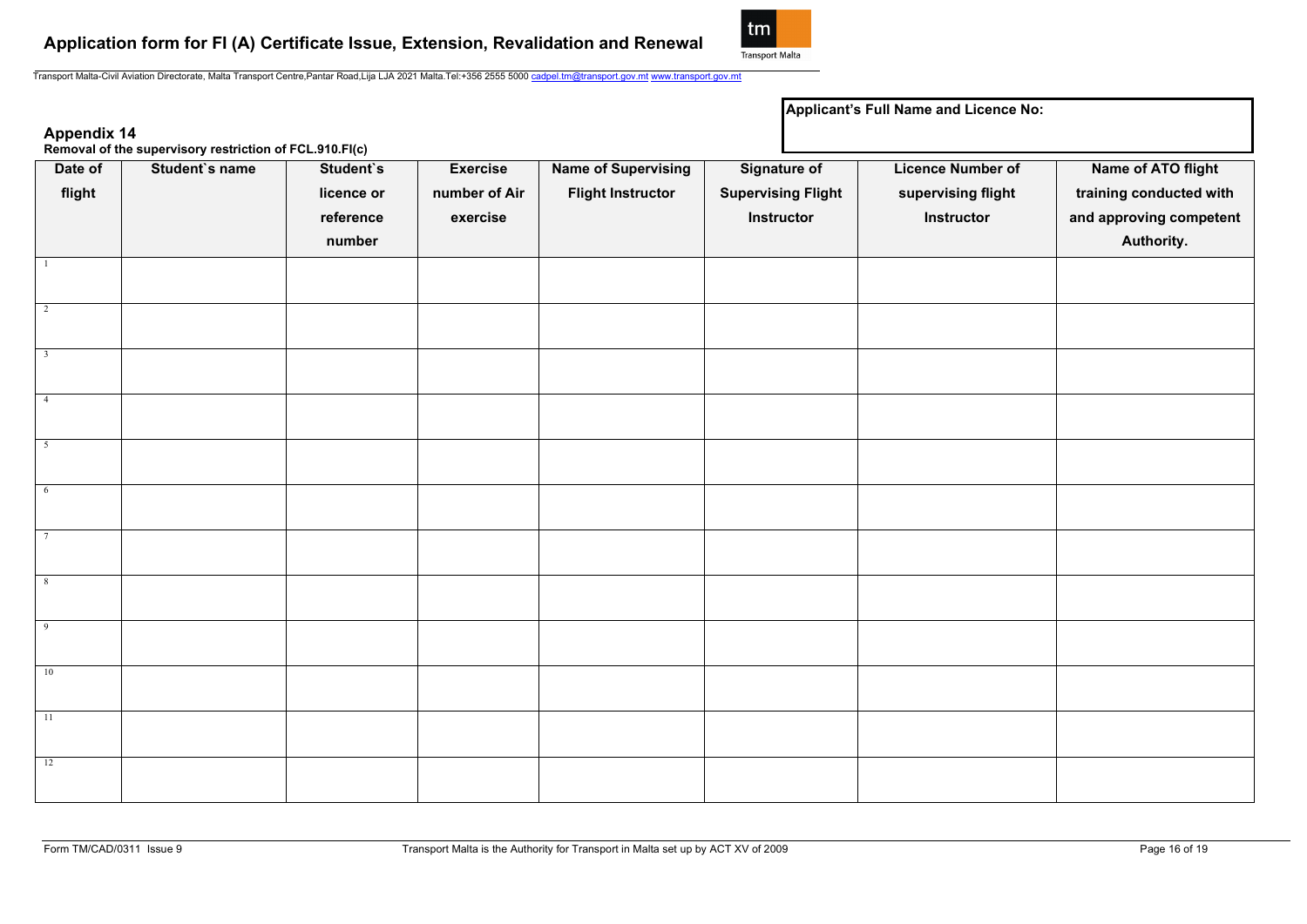

**Applicant's Full Name and Licence No:**

Transport Malta-Civil Aviation Directorate, Malta Transport Centre,Pantar Road,Lija LJA 2021 Malta.Tel:+356 2555 5000 [cadpel.tm@transport.gov.mt](mailto:cadpel.tm@transport.gov.mt) [www.transport.gov.mt](http://www.transport.gov.mt/)

| 13              |  |  |  |  |
|-----------------|--|--|--|--|
| 14              |  |  |  |  |
| 15              |  |  |  |  |
| 16              |  |  |  |  |
| 17              |  |  |  |  |
| 18              |  |  |  |  |
| 19              |  |  |  |  |
| $\overline{20}$ |  |  |  |  |
| 21              |  |  |  |  |
| 22              |  |  |  |  |
| 23              |  |  |  |  |
| 24              |  |  |  |  |
| 25              |  |  |  |  |

| l certify that the details listed above are correct and meet the requirements of FCL.910.FI(c) for the removal of the supervisory restriction: |                         |                    |  |  |  |
|------------------------------------------------------------------------------------------------------------------------------------------------|-------------------------|--------------------|--|--|--|
| Name of Applicant<br>I certify that the above details are correct                                                                              | Signature of Applicant: | Date of Signature: |  |  |  |
| Name of HT:                                                                                                                                    | Signature of HT:        | Date of Signature: |  |  |  |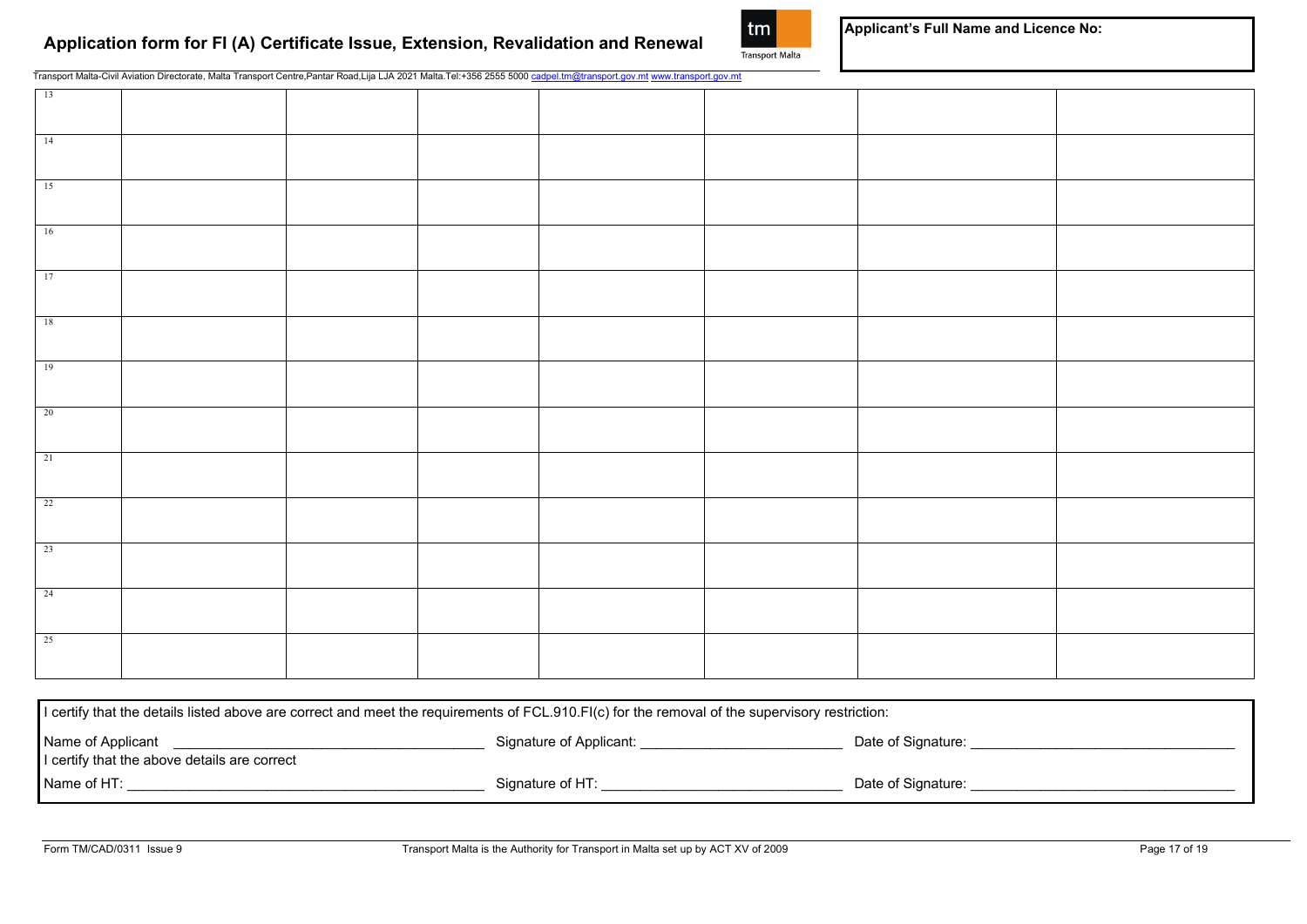tm Transport Malta

**Civil Aviation Directorate**

## rate, Malta Transport Centre,Pantar Road,Lija LJA 2021 Malta.Tel:+356 2555 5000 <u>[cadpel.tm@transport.gov.mt](mailto:cadpel.tm@transport.gov.mt) [www.transport.gov.mt](http://www.transport.gov.mt/)</u> **FI(A) Certificate Submission Instructions Documents required:** 1. A copy of the Malta ID Card (both sides) or Passport [Original has to be presented before licence is collected / Not required if the applicant already holds a Malta part FCL licence] 2. A copy of the Licence held 3. Log Book – All flight instruction must be signed by the instructor 4. Copy of all instructor licences / certificates 5. Copy of Medical Certificate. 6. Copy of ATO Approval Certificate if not issued by Transport Malta 7. Assessment of Competence Form TM/CAD/0102 - *if applicable* 8. PPL(A) holders applying to conduct PPL(A) flight instruction - Copy of the certificate for the CPL/ATPL theory examinations 9. A copy of the FI (H) or (As) licences / certificates if credit is given. 10. Copy of Teaching and learning Course Certificate – if credit claimed 11. Copy of FCL.905.FI(j) certificate if applicable 12. Copy of Flight Examiner Certificate if applicable 13. Copy of instructor seminar certificate and certificate of ATO approved to conduct the seminar. 14. MCCI (A) Certificate 15. Copy of Course Completion Certificate for Advanced UPRT (if applicable) **Office Use Only**  $\left( \overline{1} \right)$ ② ③ ④ ⑤ ⑥ ⑦ ⑧ ⑨ ⑩  $\Omega$ ⑫ ⑬  $\Omega$ ⑮

## **It is important to send all the documents to avoid a delay in the issue of the rating.**

**Fee**: The applicable fee in the Malta Air Navigation Order / Scheme of Charges on the Transport Malta website has to be submitted with the application.

**Queries**: If you need additional information send an email to [cadpel.tm@transport.gov.mt](mailto:cadpel.tm@transport.gov.mt) 

**Designation:** Before conducting a skill test, the applicant or ATO have to nominate an examiner in accordance to PEL Notice 49.

Send completed form to: **Transport Malta, Personnel Licensing Section, Civil Aviation Directorate, Malta Transport Centre, Pantar Road, Lija LJA 2021, Malta**